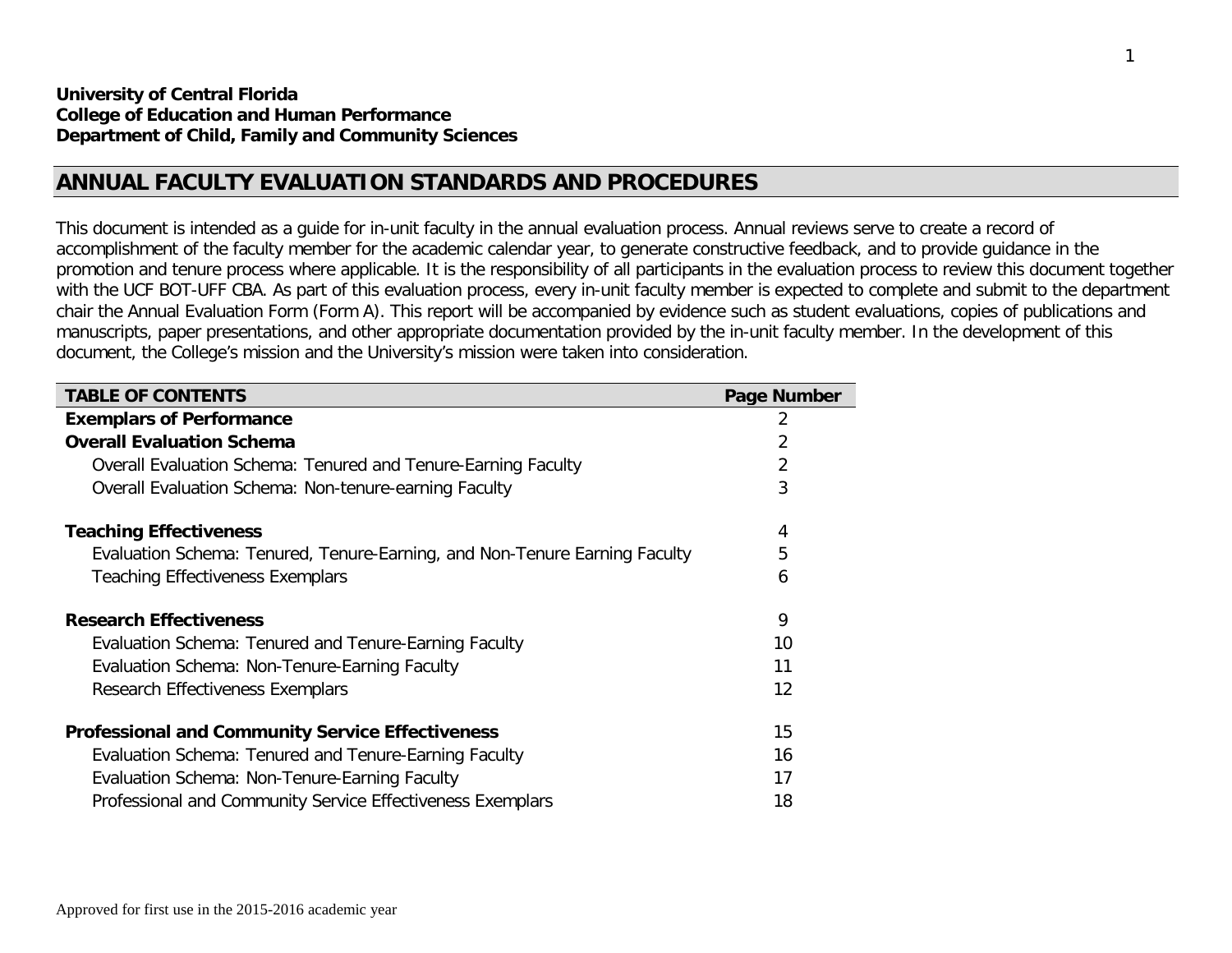# **EXEMPLARS OF PERFORMANCE**

The exemplars in this document are *possible activities* that could be used to demonstrate that the standards have been met. It is not expected that all faculty members will do all activities listed but activities should be appropriate for each faculty member's rank. Please note: Exemplars used to support standards may be drawn from a higher rank, but they may only be counted once.

Visiting faculty members will be assigned a set of expectations corresponding to a rank level commensurate with the hiring expectations as agreed between the Department Chair and visiting faculty member.

Note: Faculty in Instructor positions do not have an earned doctorate degree and are responsible for teaching only undergraduate courses. Faculty in Lecturer positions do have an earned doctoral degree in a relevant area of study and can teach students in undergraduate, graduate, or advanced graduate courses.

## **OVERALL EVALUATION SCHEMA**

Based on departmental guidelines and exemplars for the evaluation of teaching, research, service and other duties (if assigned), as outlined in this document, the "Overall Evaluation Assessment" in the *Chairperson's Evaluation Summary* will be determined by the weighed categories as stated in the faculty member's (Tenured/Tenure-Earning/Non-Tenure-Earning) in-unit faculty assignment.

## **TENURED, TENURE-EARNING, AND NON-TENURE-EARNING FACULTY**

|                    |                | Overall      |
|--------------------|----------------|--------------|
| Rating             | <b>Numeric</b> | Range        |
| Outstanding        | $(O) = 4$      | $3.3 - 4$    |
| Above Satisfactory | $(AS) = 3$     | $2.4 - 3.2$  |
| Satisfactory       | $(S) = 2$      | $2 - 2.3$    |
| Conditional        | $(C) = 1$      | $.1.0 - 1.9$ |
| Unsatisfactory     | (U) =0         | $-.4-.9$     |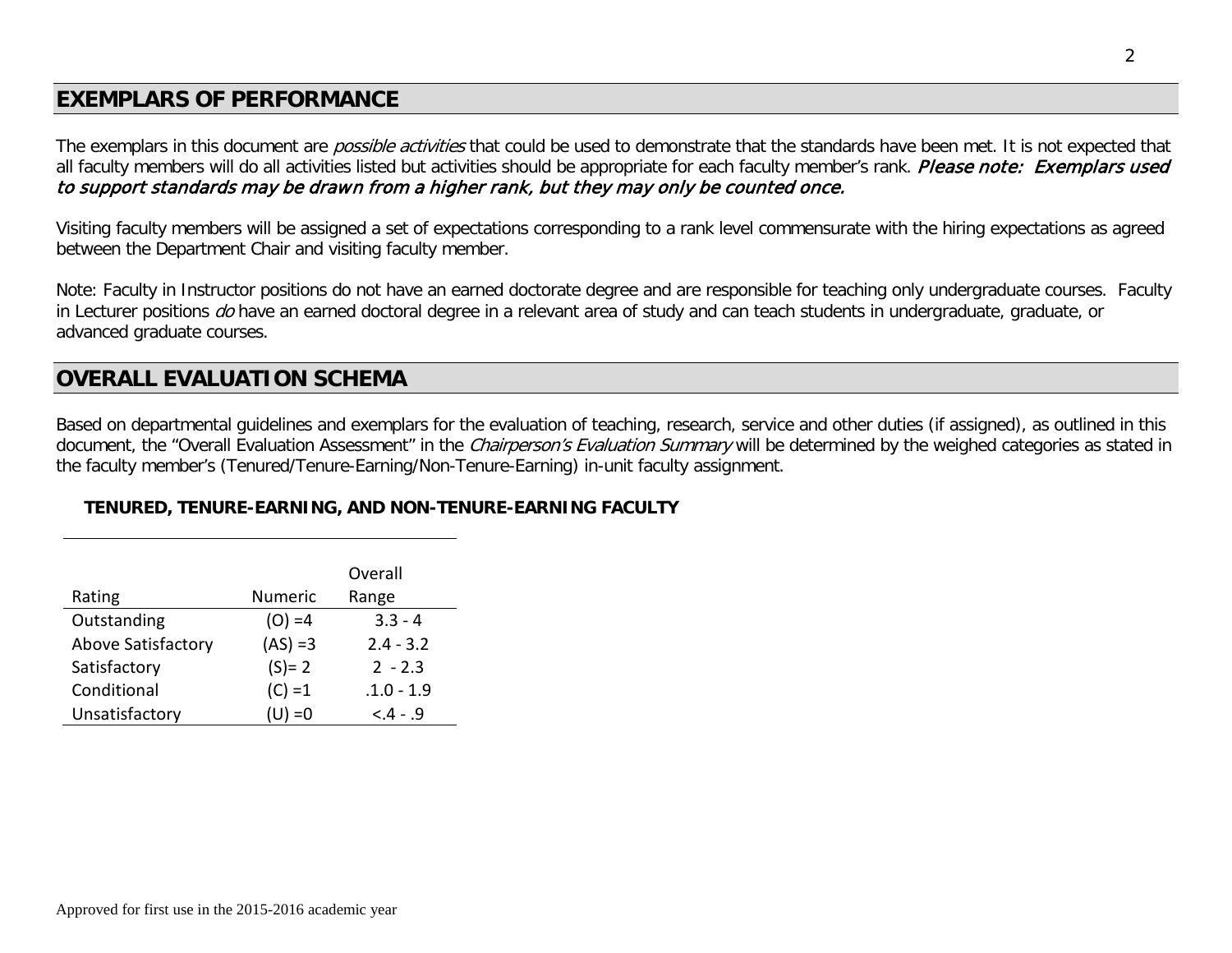# **TEACHING EFFECTIVENESS**

Teaching takes place in both academic courses and advisement. Effective teachers demonstrate expert knowledge in an appropriate area related to their academic discipline. They generate enthusiasm for learning, critical thinking, intellectual inquiry, and academic achievement and incorporate student feedback for programmatic improvements.

Evaluation of Teaching will include a review of the teaching activities, recognition, and contributions (see Teaching Effectiveness Exemplars) that the faculty member has made to the University, the College and the Department of Child, Family and Community Sciences. It is the expectation that each faculty member will meet class assignments for the scheduled number of sessions as published in the university calendar and that the Department Chair has approved this semester schedule. In addition, for each course assignment all faculty must provide and follow a syllabus that adheres to current university and college guidelines as well as provide an electronic version of the syllabus to the appropriate staff member in the department. It is expected that faculty will also a) include creativity or innovation in their course delivery; b) infuse evidence-based practices into course materials; c) include multicultural/culturally responsive objectives; and d) advise students.

Faculty may request special consideration should he/she experience an extenuating condition**. Extenuating circumstances may include, but are not limited to: a) 1st time course delivery, b) multiple course preparations, c) teaching on multiple campuses, d) teaching large sections (sections that exceed the average class size in the college**), e) last-minute course assignment, f) diseases/illnesses, g) catastrophic occurrences, and h) substitution for other faculty (i) **the number of students responding to the Student Perception of Instruction is too few to be reliable (95% Confidence Level, Confidence Interval = + or - 10). For example, in a class of 30, if fewer than 23 students respond, there is an extenuating condition.** Easy calculation can be made using online calculators such as: **<http://www.surveysystem.com/sscalc.htm#one>**. In extenuating conditions, faculty are encouraged to submit alternate evidence of teaching effectiveness. Faculty may submit alternate evidence of teaching effectiveness for consideration in the teaching effectiveness category. For example, peer evaluations, evidence of student success (e.g., student learning gains),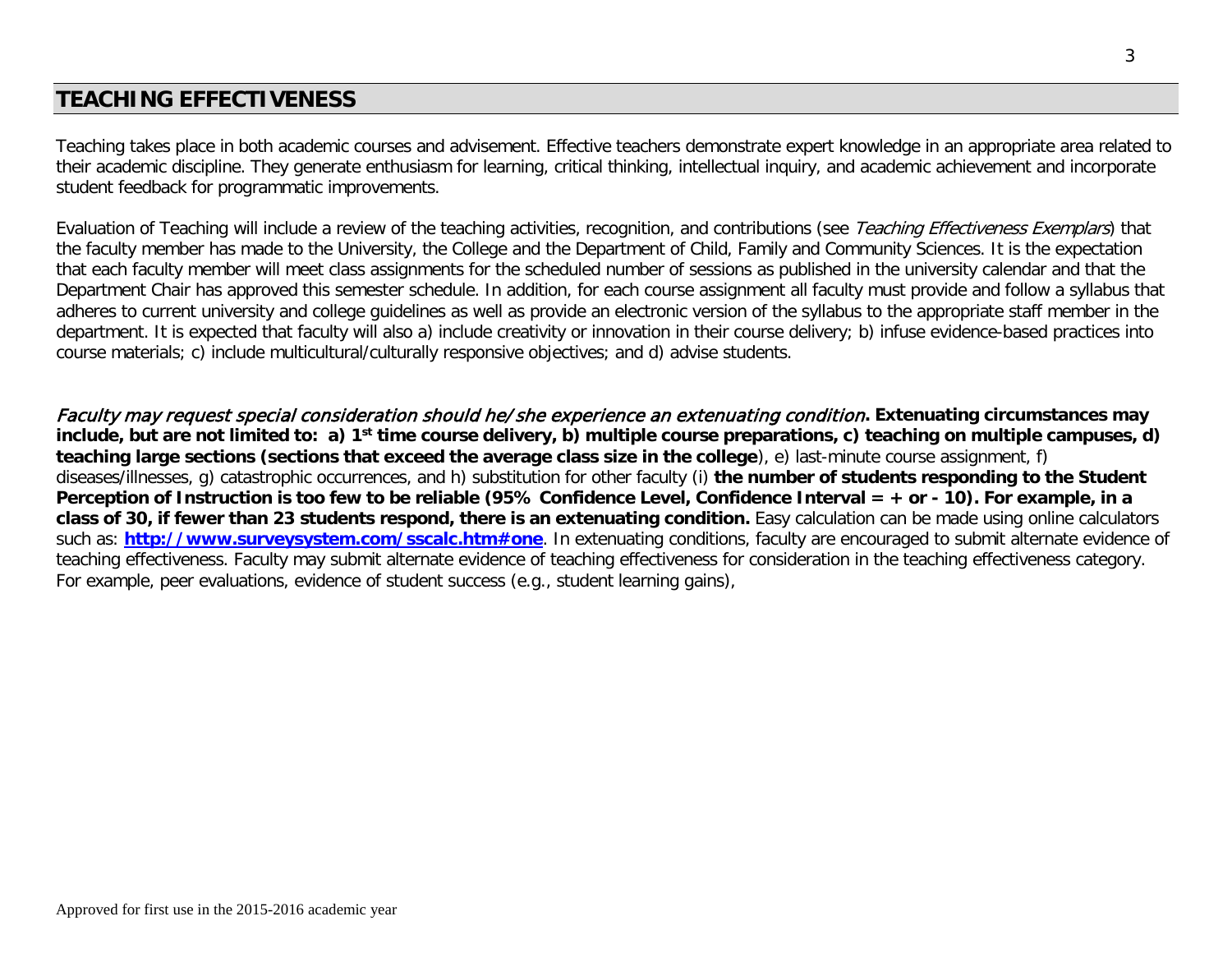The following evaluation schema provides more specific direction for evaluation of faculty in the area of Teaching. Refer to "Teaching Effectiveness Exemplars" for specific examples by rank.

### **EVALUATION SCHEMA**

### **TENURED, TENURE-EARNING, AND NON-TENURE-EARNING FACULTY**

#### **I. OUTSTANDING**

To achieve an evaluation of **OUTSTANDING** in Teaching, faculty must demonstrate competence in teaching by achieving "Good" to "Excellent" course/instructor evaluation ratings from an average of at least 70% of students in every course in the category of "Overall Assessment of Instruction" on the Student Perception of Instruction Reports. In addition, faculty must complete at least three (3) of the teaching effectiveness exemplars. Faculty may request peer review/accommodations should he/she experience an extenuating condition.

#### **II. ABOVE SATISFACTORY**

To achieve an evaluation of **ABOVE SATISFACTORY** in Teaching, faculty must demonstrate competence in teaching by achieving "Good" to "Excellent" course/instructor evaluation ratings from an average of at least 60% of students in each course in the category of "Overall Assessment of Instruction" on the Student Perception of Instruction Reports. In addition faculty must complete at least two (2) of the teaching effectiveness exemplars.

#### **III. SATISFACTORY**

To achieve an evaluation of **SATISFACTORY** in Teaching, faculty must demonstrate competence in teaching by achieving "Good" to "Excellent" course/instructor evaluation ratings from an average of at least 51% of students in each course in the category of "Overall Assessment of Instruction" on the Student Perception of Instruction Reports. In addition, faculty must complete at least two (2) teaching effectiveness exemplars.

#### **IV. CONDITIONAL**

An evaluation of **CONDITIONAL** in Teaching will be assigned if a faculty member receives "Poor" to "Fair" course/instructor evaluations from an average of more than 50% of students in each course taught in the category of "Overall Assessment of Instruction" on the Student Perception of Instruction Reports, and demonstrates poor performance of teaching assignments. Evidence of poorly performing teaching assignments includes failure to meet classes in a responsible manner, failure to return papers and/or other assignments or tests on a timely basis, failure to communicate with students, and failure to serve as a responsible advisor to students.

#### **V. UNSATISFACTORY**

A faculty member who fails to perform, or chronically demonstrates poor performance, will receive an evaluation of **UNSATISFACTORY**. Poor performance includes consistent "Poor" to "Fair" course evaluation ratings from an average of more than 50% of students in each academic course taught in the category of "Overall Assessment of Instruction" on the Student Perception of Instruction Reports, failure to meet classes in a responsible manner, failure to return papers and other assignments or tests on a timely basis, failure to communicate with students, and failure to serve as a responsible advisor to students. A second year with a Conditional rating will result in an US rating.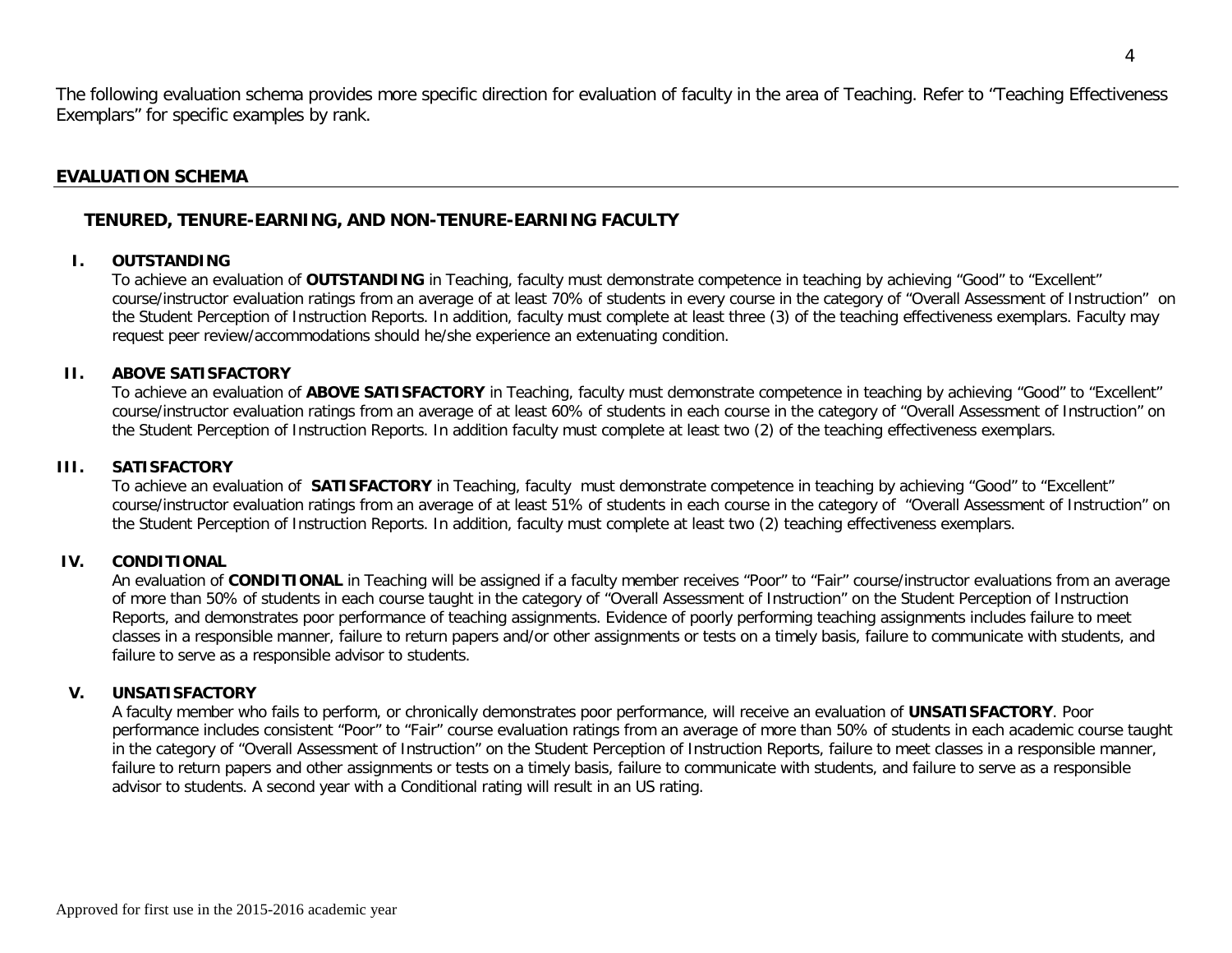## **TEACHING EFFECTIVENESS EXEMPLARS**

Examples shall include, but are not limited to, evidence of the following:

- a. Support for student research, dissertations.
- b. Course/program revisions and/or development.
- c. Mentoring.
- d. Improving and/or using innovative teaching practices
- e. Assessment strategies
- f. Use of current, proven, and promising teaching practices.
- g. Culturally diverse curriculum
- h. Teaching awards
- i. Other

## **TEACHING EFFECTIVENESS EXEMPLARS MATRIX**

| <b>EXEMPLARS</b>                                                        | <b>Instructor</b>                                                                  | Lecturer                                                                                                                                                                   | <b>Assistant Professor</b>                                                                               | <b>Associate Professor</b>                                                                                                       | <b>Professor</b>                                                                                                                                             |
|-------------------------------------------------------------------------|------------------------------------------------------------------------------------|----------------------------------------------------------------------------------------------------------------------------------------------------------------------------|----------------------------------------------------------------------------------------------------------|----------------------------------------------------------------------------------------------------------------------------------|--------------------------------------------------------------------------------------------------------------------------------------------------------------|
| <b>Support for student</b><br>research, theses,<br>and/or dissertations | $\bullet$ Assists<br>students with<br>individual class<br>connected<br>assignments | • Assist students<br>with individual<br>in-class or<br>class-<br>connected<br>assignments<br>• Actively<br>participates in<br>theses, and or<br>dissertation<br>committees | • Actively participates in<br>student research<br>projects, theses,<br>and/or dissertation<br>committees | • Actively participates in<br>and/or chairs/co-chairs<br>student research projects,<br>theses, and/or dissertation<br>committees | • Actively participates in<br>and/or chairs/co-chairs<br>student research<br>projects, theses, and/or<br>dissertation committees;<br>demonstrates leadership |
| Course/program<br>revisions and/or<br>development                       | • Contributes to<br>revisions of<br>existing<br>courses                            | • Contributes to<br>the<br>development<br>of new courses<br>and/or                                                                                                         | • Contributes to<br>development of a new<br>course(s), revisions of<br>an existing course(s),            | • Develops a new course $(s)$ ,<br>revises an existing course(s),<br>and/or programmatic<br>curriculum design                    | • Provides leadership in<br>the development and<br>evaluation of a new<br>course(s), major revision<br>of an existing course(s),                             |

Approved for first use in the 2015-2016 academic year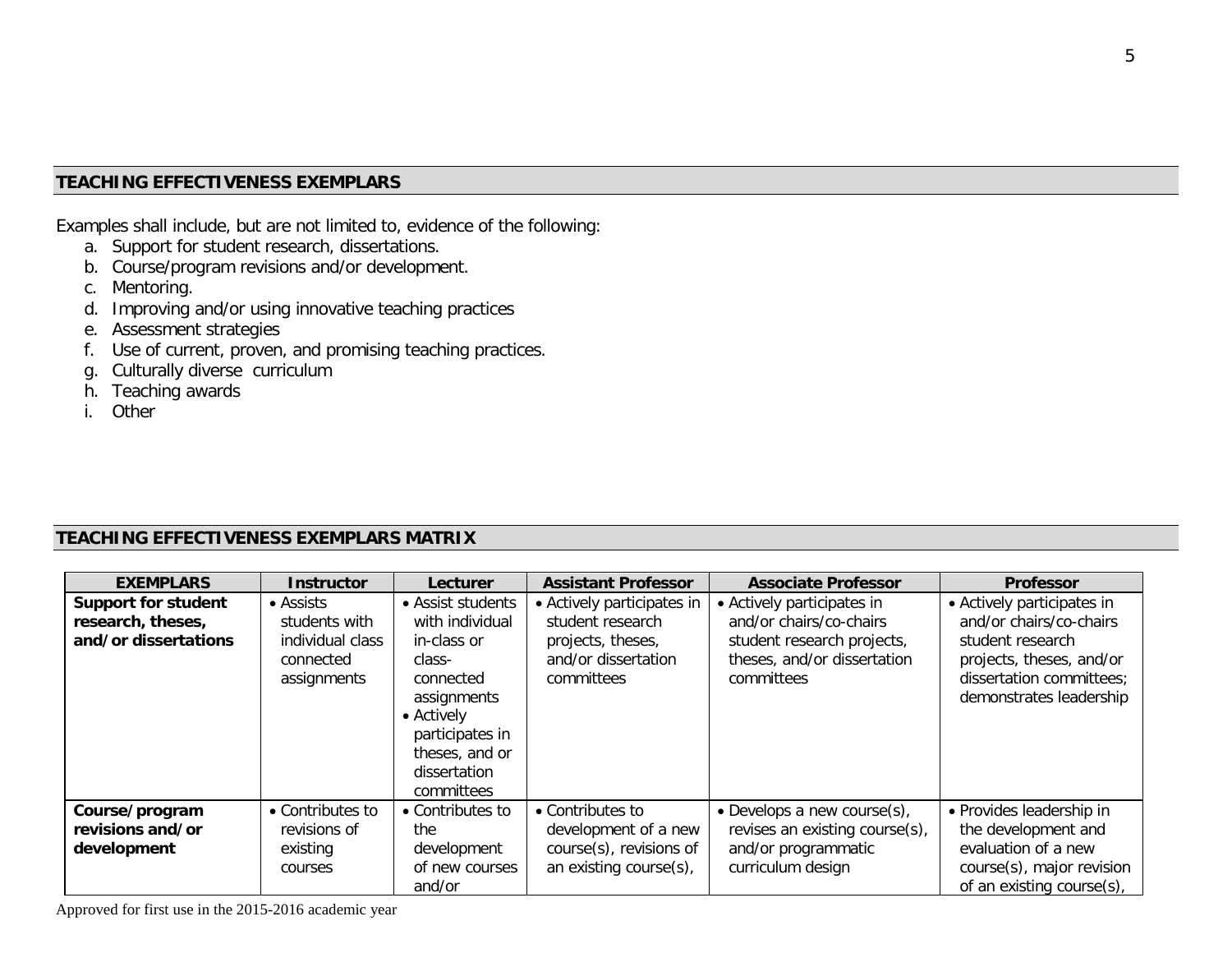| <b>EXEMPLARS</b>                                           | <b>Instructor</b>                                                                                                               | Lecturer                                                                                                                                                                                                                                                                                                | <b>Assistant Professor</b>                                                                                                                                                                                                                                          | <b>Associate Professor</b>                                                                                                                                                                                                                              | <b>Professor</b>                                                                                                                                                                                                                                                                                                                                                |
|------------------------------------------------------------|---------------------------------------------------------------------------------------------------------------------------------|---------------------------------------------------------------------------------------------------------------------------------------------------------------------------------------------------------------------------------------------------------------------------------------------------------|---------------------------------------------------------------------------------------------------------------------------------------------------------------------------------------------------------------------------------------------------------------------|---------------------------------------------------------------------------------------------------------------------------------------------------------------------------------------------------------------------------------------------------------|-----------------------------------------------------------------------------------------------------------------------------------------------------------------------------------------------------------------------------------------------------------------------------------------------------------------------------------------------------------------|
|                                                            |                                                                                                                                 | revisions of<br>existing<br>courses                                                                                                                                                                                                                                                                     | and /or programmatic<br>curriculum design                                                                                                                                                                                                                           | • Contributes to the<br>subsequent performance and<br>professional development of<br>graduates                                                                                                                                                          | and/or programmatic<br>curriculum design<br>• Develops a new<br>course(s), revises an<br>existing course(s),<br>and/or programmatic<br>curriculum design<br>• Contributes to the<br>subsequent performance<br>and professional<br>development of<br>graduates                                                                                                   |
| <b>Mentoring</b>                                           |                                                                                                                                 |                                                                                                                                                                                                                                                                                                         | • Mentors teaching<br>assistants and/or<br>adjuncts                                                                                                                                                                                                                 | • Mentors teaching assistants,<br>adjuncts, and/or new faculty                                                                                                                                                                                          | • Mentors teaching<br>assistants, adjuncts,<br>and/or new faculty                                                                                                                                                                                                                                                                                               |
| Improving and/or<br>using innovative<br>teaching practices | $\bullet$ Uses<br>innovative<br>teaching<br>strategies<br>including<br>distributive<br>and/or service<br>learning<br>strategies | • Seeks to<br>improve<br>teaching<br>through the<br><b>Faculty Center</b><br>for Teaching<br>and Learning<br>and/or other<br>professional<br>development<br>programs<br>$\bullet$ Uses<br>innovative<br>teaching<br>strategies<br>including<br>distributive<br>and/or service<br>learning<br>strategies | • Seeks to improve<br>teaching through the<br>Faculty Center for<br>Teaching and<br>Learning and/or other<br>professional<br>development<br>programs<br>· Uses innovative<br>teaching strategies<br>including distributive<br>and/or service<br>learning strategies | · Seeks to improve teaching<br>through the Faculty Center<br>for Teaching and Learning<br>and/or other professional<br>development programs<br>· Uses innovative teaching<br>strategies including<br>distributive and/or service<br>learning strategies | • Seeks to improve<br>teaching through the<br>Faculty Center for<br>Teaching and Learning<br>and/or other professional<br>development programs<br>• Uses innovative teaching<br>strategies including<br>distributive and/or<br>service learning<br>strategies<br>· Provides leadership in<br>development and<br>evaluation of innovative<br>teaching strategies |
| <b>Assessment Strategies</b>                               | • Requests                                                                                                                      | • Requests                                                                                                                                                                                                                                                                                              | • Requests review by                                                                                                                                                                                                                                                | • Requests review by the                                                                                                                                                                                                                                | • Requests review by the                                                                                                                                                                                                                                                                                                                                        |
|                                                            | review by the<br>evaluator,                                                                                                     | review by the<br>evaluator,                                                                                                                                                                                                                                                                             | the evaluator,<br>evaluator's designee,                                                                                                                                                                                                                             | evaluator, evaluator's<br>designee, or peer to                                                                                                                                                                                                          | evaluator, evaluator's<br>designee, or peer to                                                                                                                                                                                                                                                                                                                  |
|                                                            | evaluator's                                                                                                                     | evaluator's                                                                                                                                                                                                                                                                                             | or peer to formally                                                                                                                                                                                                                                                 | formally observe and provide                                                                                                                                                                                                                            | formally observe and                                                                                                                                                                                                                                                                                                                                            |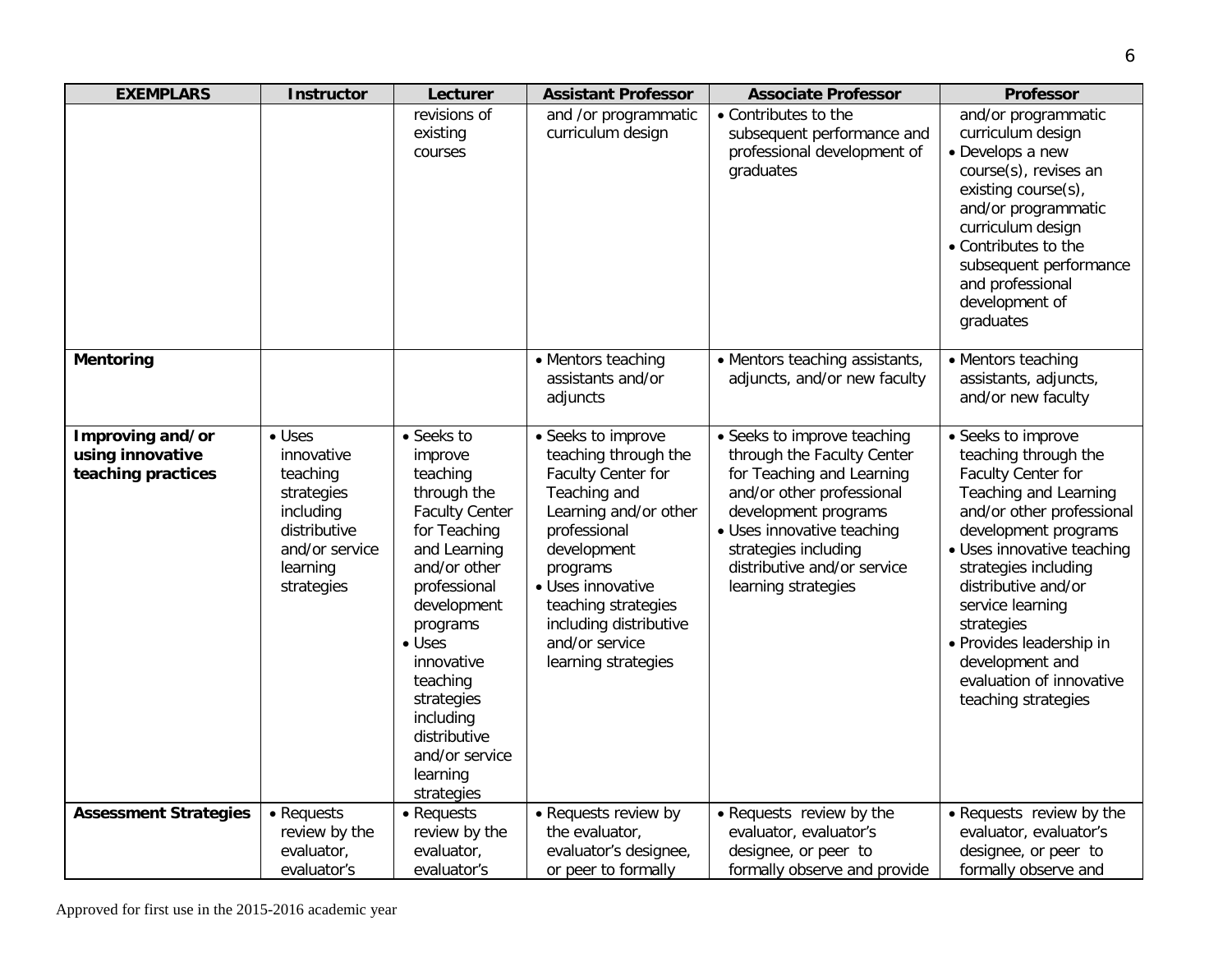| <b>EXEMPLARS</b>                                               | <b>Instructor</b>                                                                                                                                                                                                                                     | Lecturer                                                                                                                                                                                                                                              | <b>Assistant Professor</b>                                                                                                                                                                                                                                                                                                              | <b>Associate Professor</b>                                                                                                                                                                                                                                                                                 | <b>Professor</b>                                                                                                                                                                                                                                                                                                         |
|----------------------------------------------------------------|-------------------------------------------------------------------------------------------------------------------------------------------------------------------------------------------------------------------------------------------------------|-------------------------------------------------------------------------------------------------------------------------------------------------------------------------------------------------------------------------------------------------------|-----------------------------------------------------------------------------------------------------------------------------------------------------------------------------------------------------------------------------------------------------------------------------------------------------------------------------------------|------------------------------------------------------------------------------------------------------------------------------------------------------------------------------------------------------------------------------------------------------------------------------------------------------------|--------------------------------------------------------------------------------------------------------------------------------------------------------------------------------------------------------------------------------------------------------------------------------------------------------------------------|
|                                                                | designee, or<br>peer to<br>formally<br>observe and<br>provide<br>feedback of<br>teaching<br>and/or to<br>review course<br>syllabi, study<br>materials,<br>learning<br>experiences,<br>lectures,<br>bibliographies,<br>and<br>audiovisual<br>materials | designee, or<br>peer to<br>formally<br>observe and<br>provide<br>feedback of<br>teaching<br>and/or to<br>review course<br>syllabi, study<br>materials,<br>learning<br>experiences,<br>lectures,<br>bibliographies,<br>and<br>audiovisual<br>materials | observe and provide<br>feedback of teaching<br>and/or to review<br>course syllabi, study<br>materials, learning<br>experiences, lectures,<br>bibliographies, and<br>audiovisual materials<br>• Provides evidence of<br>the use of a formative<br>classroom assessment<br>tool to make changes<br>to teaching and<br>learning strategies | feedback of teaching and/or<br>to review course syllabi,<br>study materials, learning<br>experiences, lectures,<br>bibliographies, and<br>audiovisual materials<br>• Provides evidence of the use<br>of a formative classroom<br>assessment tool to make<br>changes to teaching and<br>learning strategies | provide feedback of<br>teaching and/or to<br>review course syllabi,<br>study materials, learning<br>experiences, lectures,<br>bibliographies, and<br>audiovisual materials<br>• Provides evidence of the<br>use of a formative<br>classroom assessment<br>tool to make changes to<br>teaching and learning<br>strategies |
| Use of current,<br>proven, and promising<br>teaching practices | • Uses expertise<br>to enrich<br>student's<br>understanding<br>of course<br>content<br>• Maintains<br>current level of<br>expertise to<br>inform and<br>enhance<br>teaching                                                                           | • Uses expertise<br>to enrich<br>student's<br>understanding<br>of course<br>content<br>• Maintains<br>current level of<br>expertise to<br>inform and<br>enhance<br>teaching                                                                           | • Uses expertise to<br>develop relevant<br>curriculum and<br>prepare graduates<br>who can function in<br>an educational setting<br>• Maintains current<br>level of expertise to<br>inform and enhance<br>teaching                                                                                                                       | • Uses expertise to develop<br>relevant curriculum and<br>prepare graduates who can<br>function in an educational<br>setting<br>• Maintains current level of<br>expertise to inform and<br>enhance teaching                                                                                                | • Uses expertise to<br>develop curriculum<br>addressing future trends<br>in practice<br>• Maintains current level of<br>expertise to inform and<br>enhance teaching<br>• Provides leadership in<br>professional<br>development<br>conferences/ workshops<br>that reflect current<br>teaching                             |
| <b>Culturally diverse</b><br>student body and<br>curriculum    | • Participates in<br>the<br>development<br>and academic<br>achievement<br>of a diverse<br>student body                                                                                                                                                | • Participates in<br>the<br>development<br>and academic<br>achievement<br>of a diverse<br>student body                                                                                                                                                | • Promotes the<br>development and<br>academic<br>achievement of a<br>diverse student body<br>• Creates a classroom<br>atmosphere that is<br>culturally sensitive to                                                                                                                                                                     | • Actively participates in<br>activities which promote the<br>development and academic<br>achievement of a<br>diverse student body<br>· Promotes a classroom<br>atmosphere that is<br>culturally sensitive to                                                                                              | • Leads activities which<br>promote the<br>development and<br>academic achievement of<br>a<br>diverse student body<br>• Promotes a classroom<br>atmosphere that is                                                                                                                                                       |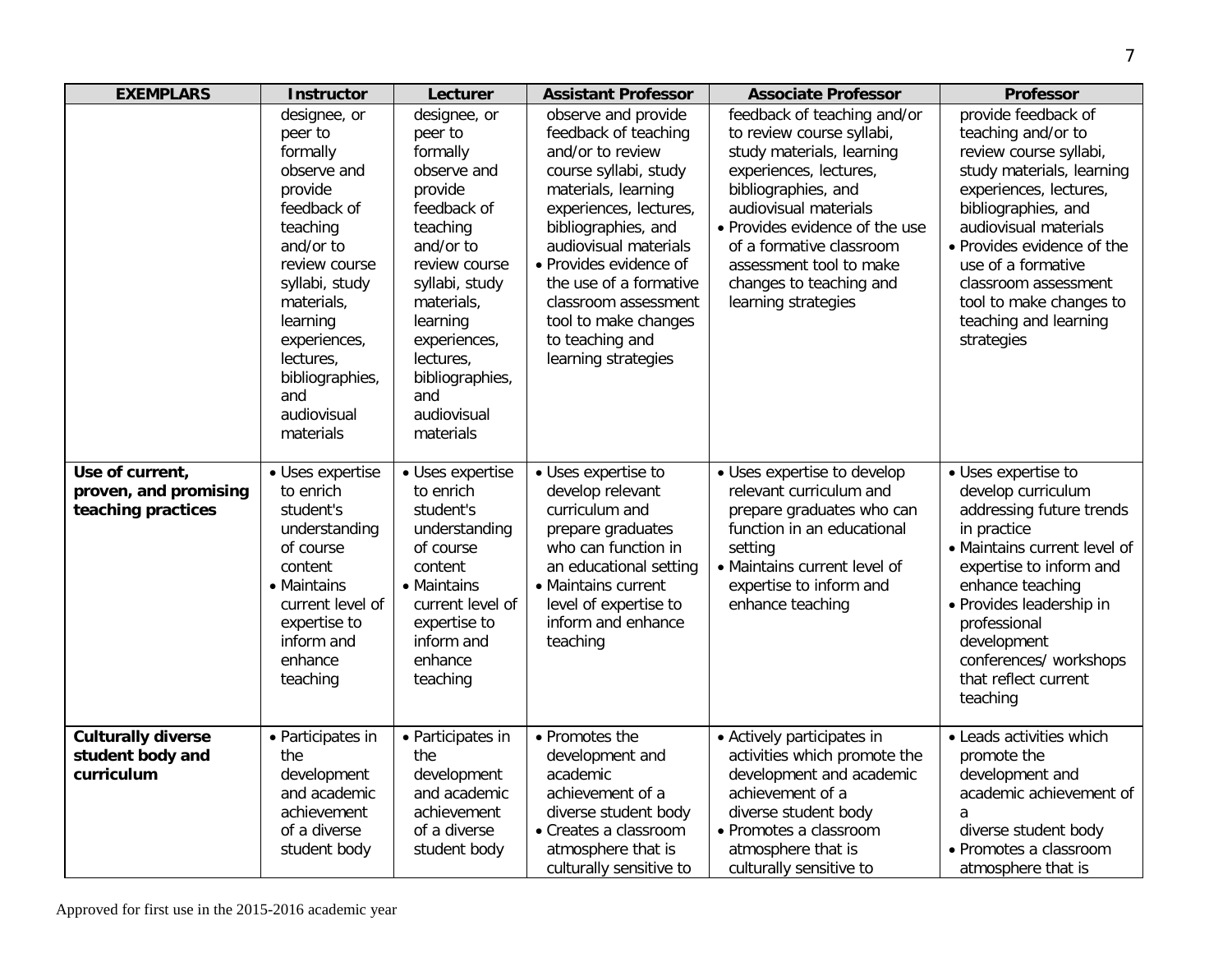| <b>EXEMPLARS</b>       | <b>Instructor</b>   | Lecturer         | <b>Assistant Professor</b> | <b>Associate Professor</b>       | <b>Professor</b>            |
|------------------------|---------------------|------------------|----------------------------|----------------------------------|-----------------------------|
|                        | $\bullet$ Creates a | • Creates a      | diversity with             | diversity with respectful        | culturally sensitive to     |
|                        | classroom           | classroom        | respectful sharing of      | sharing of diverse               | diversity with respectful   |
|                        | atmosphere          | atmosphere       | diverse philosophical      | philosophical positions on       | sharing of diverse          |
|                        | that is             | that is          | positions on issues        | issues                           | philosophical positions     |
|                        | culturally          | culturally       | · Provides course          | • Develops course content that   | on issues                   |
|                        | sensitive to        | sensitive to     | content that reflects      | reflects cultural diversity      | • Provides consultation on  |
|                        | diversity           | diversity        | cultural diversity         |                                  | the development of          |
|                        | • Provides          | • Provides       |                            |                                  | course content that         |
|                        | culturally and      | culturally and   |                            |                                  | reflects cultural diversity |
|                        | linguistically      | linguistically   |                            |                                  | related to students and     |
|                        | relevant            | relevant         |                            |                                  | the profession              |
|                        | course content      | course content   |                            |                                  |                             |
| <b>Teaching awards</b> | • Receives local    | • Receives local | • Receives UCF, state,     | · Receives UCF, state,           | · Receives UCF, state,      |
|                        | or UCF              | or UCF           | regional, national or      | regional, national or            | regional, national or       |
|                        | teaching            | teaching         | international teaching     | international teaching award     | international teaching      |
|                        | award               | award            | award                      |                                  | award                       |
|                        |                     |                  |                            |                                  |                             |
| <b>Other</b>           | • Other teaching    | • Other teaching | • Other teaching           | • Other teaching activities that | • Other teaching activities |
|                        | activities that     | activities that  | activities that are on     | are on the annual                | that are on the annual      |
|                        | are on the          | are on the       | the annual                 | performance goals and            | performance goals and       |
|                        | annual              | annual           | performance goals          | approved by the chair or as      | approved by the chair or    |
|                        | performance         | performance      | and approved by the        | (re)negotiated with chair        | as (re) negotiated with     |
|                        | goals and           | goals and        | chair or as                |                                  | chair                       |
|                        | approved by         | approved by      | (re) negotiated with       |                                  |                             |
|                        | the chair or as     | the chair or as  | chair                      |                                  |                             |
|                        | (re)negotiated      | (re)negotiated   |                            |                                  |                             |
|                        | with chair          | with chair       |                            |                                  |                             |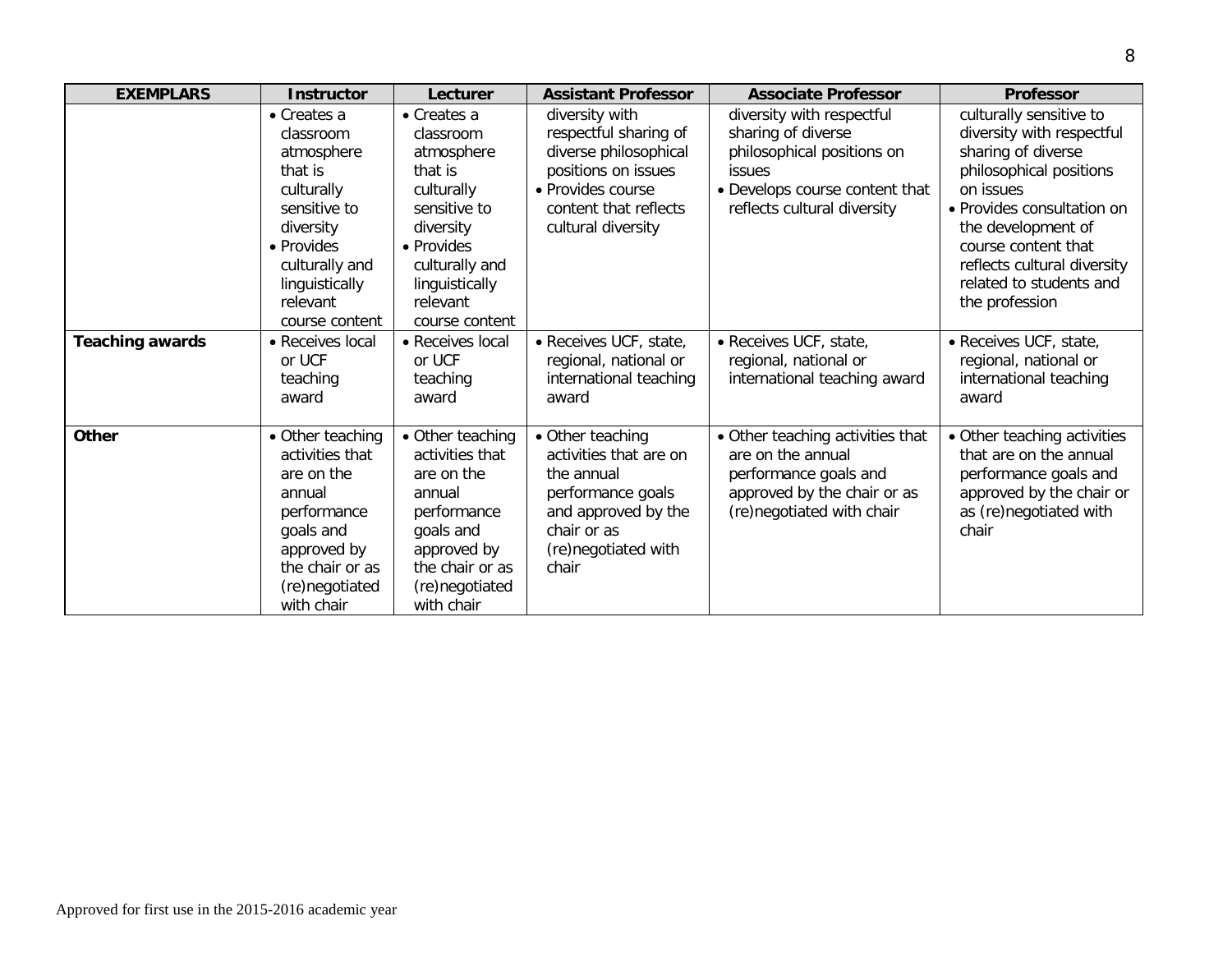## **RESEARCH EFFECTIVENESS**

Research includes traditional research inquiry, field-based inquiry, historical and policy analyses, and other systematic reviews of knowledge. It encompasses research, scholarship, and creative activity.

Evaluation in the area of Research (and Scholarship and Creative Activity) will include a review of the scholarly activities, sponsored research, recognition, and contributions (see above description) that the faculty member has undertaken during the evaluation period. The critical standard for Research at the ranks of Assistant, Associate, and Full Professor is the blind, refereed scholarly journal article. Typically, acceptance/publication of at least one (1) refereed reviewed article per academic year in a regional, national, or international scholarly journal (dependent on rank) is required to receive an OUTSTANDING, and publication in other refereed publications expected for ABOVE SATISFACTORY in this category. Articles may **only be counted once**, either when they are "in press" or when they are published. However, it is acceptable for creative activities to carry over for two evaluation periods. Faculty with higher than average research assignments through buy-outs or other agreements will have higher expectations. Submission of external funding may take the place of a refereed publication in a given year at the Department Chair's discretion.

The following evaluation schema provides more specific direction for evaluation of faculty in the area of Research. Refer to "Research Effectiveness Exemplars" for specific examples by rank for those positions in which Research is an expected/required responsibility of the position.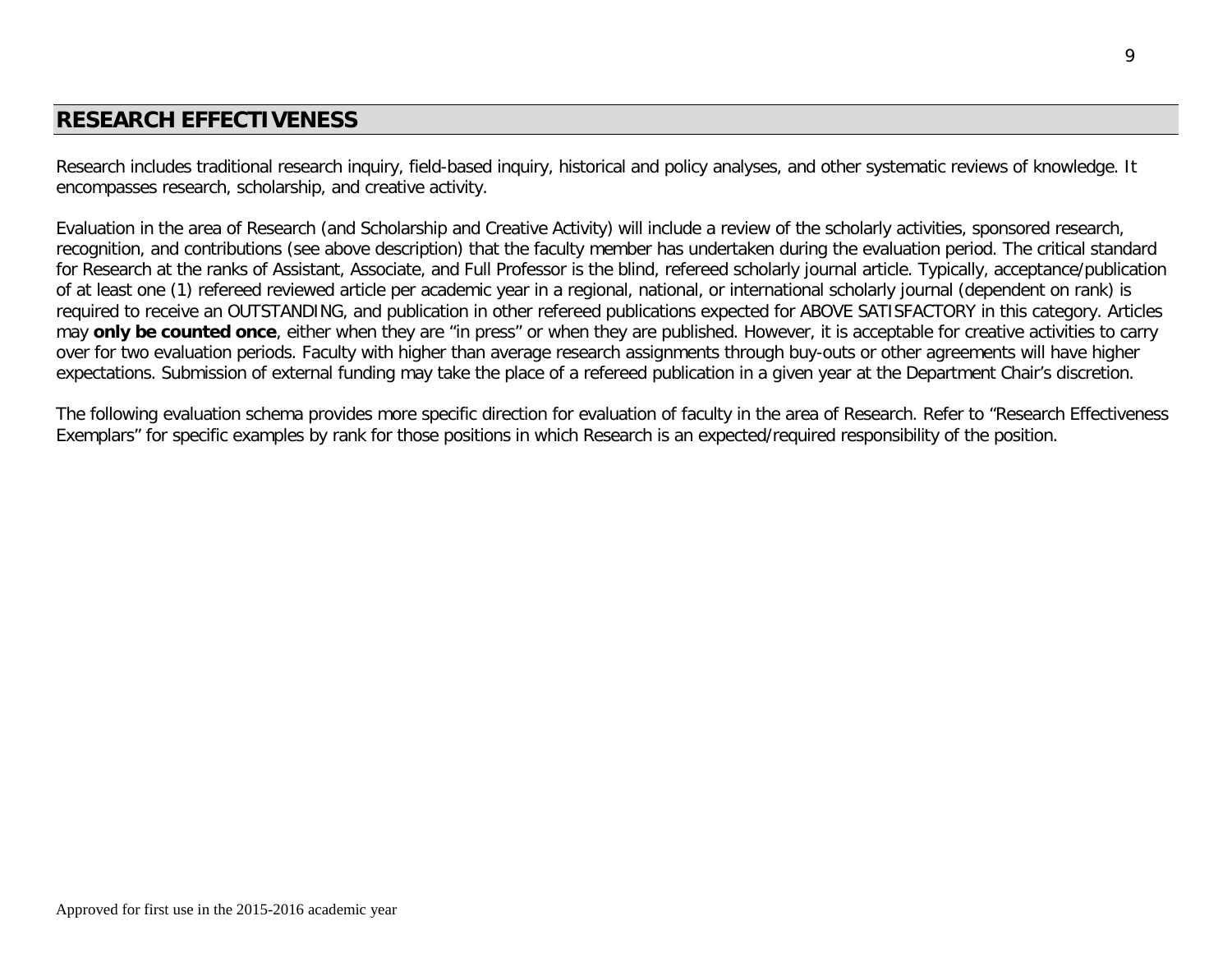#### **EVALUATION SCHEMA**

### **TENURED OR TENURE-EARNING FACULTY**

### **I. OUTSTANDING**

In order to achieve an **OUTSTANDING** evaluation in Research, a faculty member must have an at least one article accepted, in-press, or published in a scholarly blind refereed journal; published a book (not self-published book nor a custom published work); or an externally funded grant. In addition, the faculty member must have at least three (3) research effectiveness exemplars.

#### **II. ABOVE SATISFACTORY**

In order to achieve an **ABOVE SATISFACTORY** evaluation in Research, a faculty member must have a clear program of research and an article, under review, accepted (in press) or published in a refereed journal or book, excluding custom or self-published work at the level required for a particular rank. In addition, the faculty member must have at least one (1) research effectiveness exemplar.

#### **III. SATISFACTORY**

In order to achieve a **SATISFACTORY** evaluation in Research, a faculty member must have a preliminary research agenda and have at least one (1) article per year in progress, which is new or substantially revised (submitted but not yet accepted or in-press). In addition, the faculty member must have at least one (1) research effectiveness exemplar.

#### **IV. CONDITIONAL\***

A faculty member will receive a **CONDITIONAL** evaluation in Research and Creative Activities if s/he has no focused research agenda but has at least two (2) of the following:

- 1. An article in progress
- 2. Substantial work completed on a grant application
- 3. A presentation under review at a national/international conference
- 4. A book chapter in progress
- 5. Served as evaluator for a local community partner
- 6. Served as a reviewer for a journal

#### **V. UNSATISFACTORY\***

A faculty member who does not complete activities necessary for a **CONDITIONAL** evaluation will receive an **UNSATISFACTORY** evaluation in Research and Creative Activities. Additionally, research misconduct will result in a rating of US.

\* Faculty who receive a rating below SATISFACTORY for more than one year will be provided a remediation plan or reassignment of duties under the chair's discretion.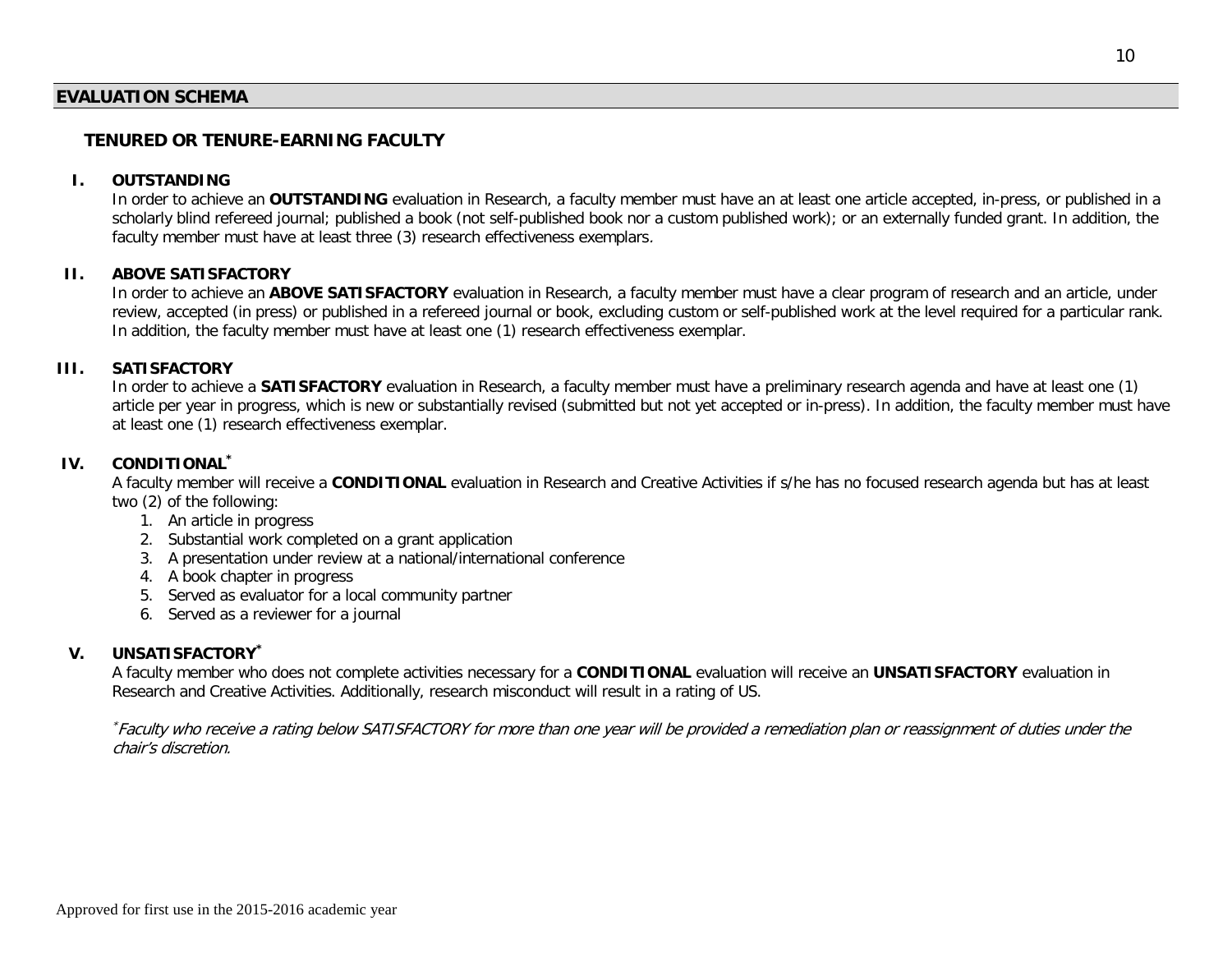#### **NON-TENURE-EARNING FACULTY**

#### **I. OUTSTANDING**

In order to achieve an **OUTSTANDING** evaluation in Research, Instructors, Lecturers, or Visiting faculty members must remain current in their field as demonstrated by at least three (3) research effectiveness exemplars.

#### **II. ABOVE SATISFACTORY**

In order to achieve an **ABOVE SATISFACTORY** evaluation in Research, Instructors, Lecturers, or Visiting faculty members must remain current in their field as demonstrated by at least two (2) research effectiveness exemplars.

#### **III. SATISFACTORY**

In order to achieve a **SATISFACTORY** evaluation in Research, Instructors, Lecturers, or Visiting faculty members must remain current in their field as demonstrated by at least one (1) research effectiveness exemplar.

#### **IV. CONDITIONAL**

In order to achieve a **CONDITIONAL** evaluation in Research, Instructors, Lecturers, or Visiting faculty members must remain current in their field by at least demonstrating active membership in a scholarly organization.

#### **V. UNSATISFACTORY**

A faculty member who does not complete activities necessary for a **CONDITIONAL** evaluation will receive an **UNSATISFACTORY** evaluation in Research and Creative Activities. Additionally, research misconduct will result in a rating of US.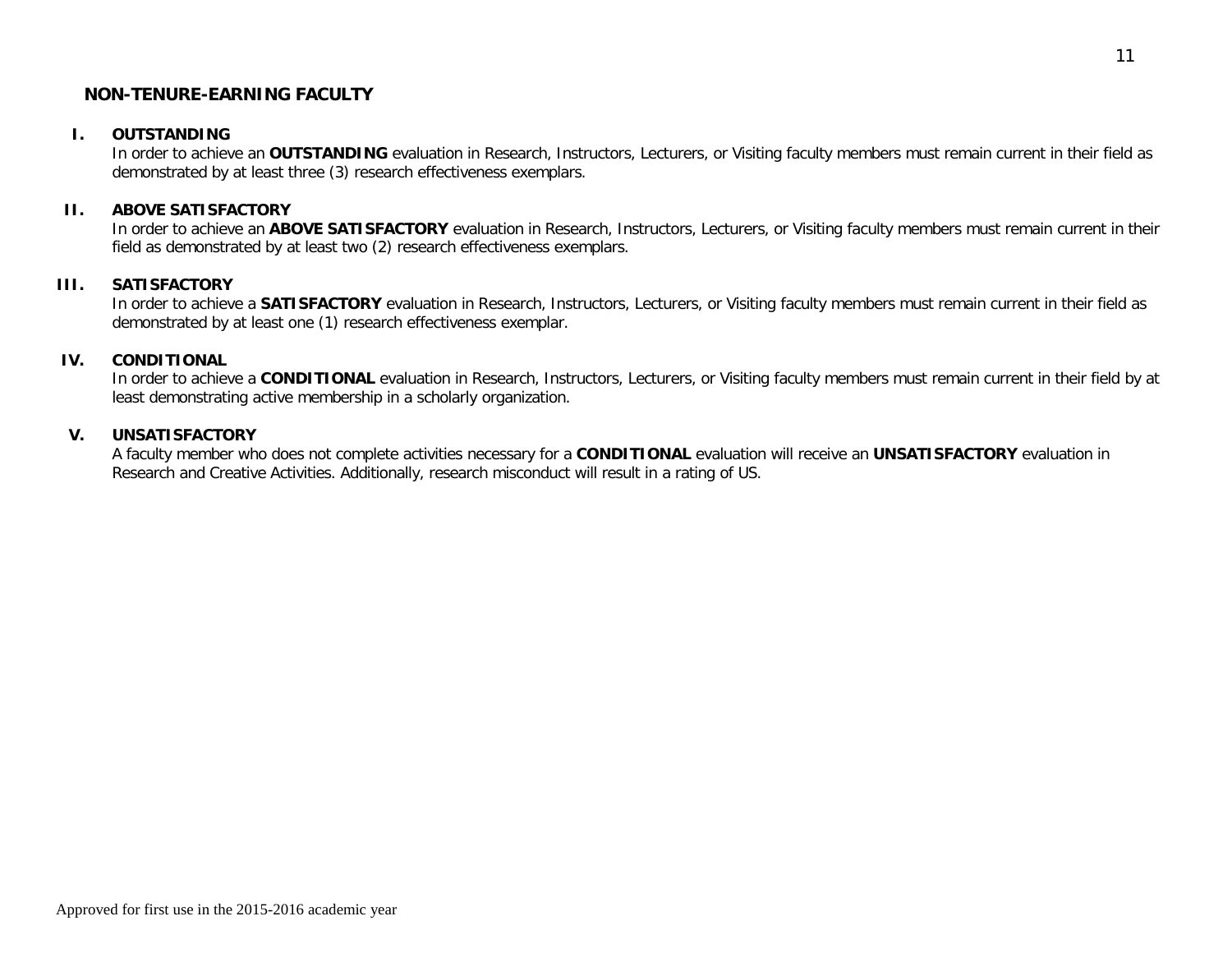## **RESEARCH EFFECTIVENESS EXEMPLARS**

Examples shall include, but are not limited to, evidence of the following:

- a. Refereed journal articles, published, in press, or under review
- b. Book chapters, published or in press
- c. Book published or in press (excluding custom or self-published work; may count for more than one exemplar depending on the contribution to the text)
- d. Dissemination at scholarly conferences (refereed or invited)
- e. Grant proposal/funding (may count for more than one exemplar depending upon size and competitiveness of grants)
- f. Editorial work
- g. Research awards
- h. Research activities and creative works
- i. SOTL activities
- j. Assessing through data collection the impact of the use of innovative teaching strategies
- k. Other activities discussed with Chair in advance (e.g., develop partnership that leads to future research endeavors)

Note: Faculty may include multiple evidence from the same category. In addition, they may pick evidence from a higher category if desired, but not evidence from lower ranks.

### **RESEARCH EFFECTIVENESS EXEMPLARS MATRIX**

| <b>EXEMPLARS</b>                                                                                                            | <b>Instructor</b> | Lecturer | <b>Assistant Professor</b>                                                                                      | <b>Associate Professor</b>                                                                                                                                                                                                     | <b>Professor</b>                                                                                                                                                                                                                                       |
|-----------------------------------------------------------------------------------------------------------------------------|-------------------|----------|-----------------------------------------------------------------------------------------------------------------|--------------------------------------------------------------------------------------------------------------------------------------------------------------------------------------------------------------------------------|--------------------------------------------------------------------------------------------------------------------------------------------------------------------------------------------------------------------------------------------------------|
| <b>Refereed</b><br>journal<br>articles,<br>published or<br>in press<br><b>Book</b><br>chapters,<br>published or<br>in press |                   |          | • Article published in<br>regional, national, and/or<br>international blind-<br>refereed, scholarly<br>journal. | • Article published in regional, national,<br>and/or international blind-refereed,<br>scholarly journal.<br>• Publication of book chapter in<br>regional, national, and/or<br>international peer-reviewed, scholarly<br>press. | • At least one article<br>published in regional,<br>national, and/or<br>international blind-<br>refereed, scholarly journal.<br>• Publication of book<br>chapter in regional,<br>national, and/or<br>international peer-<br>reviewed, scholarly press. |
| <b>Book</b><br>published or<br>in press                                                                                     |                   |          |                                                                                                                 | • Authorship or editorship of scholarly<br>book at an academic or high-visibility<br>press (i.e., no custom or self-<br>published work)                                                                                        | • First-authored or single-<br>authored book at an<br>academic or high-visibility<br>press (i.e., no custom or<br>self-published work)                                                                                                                 |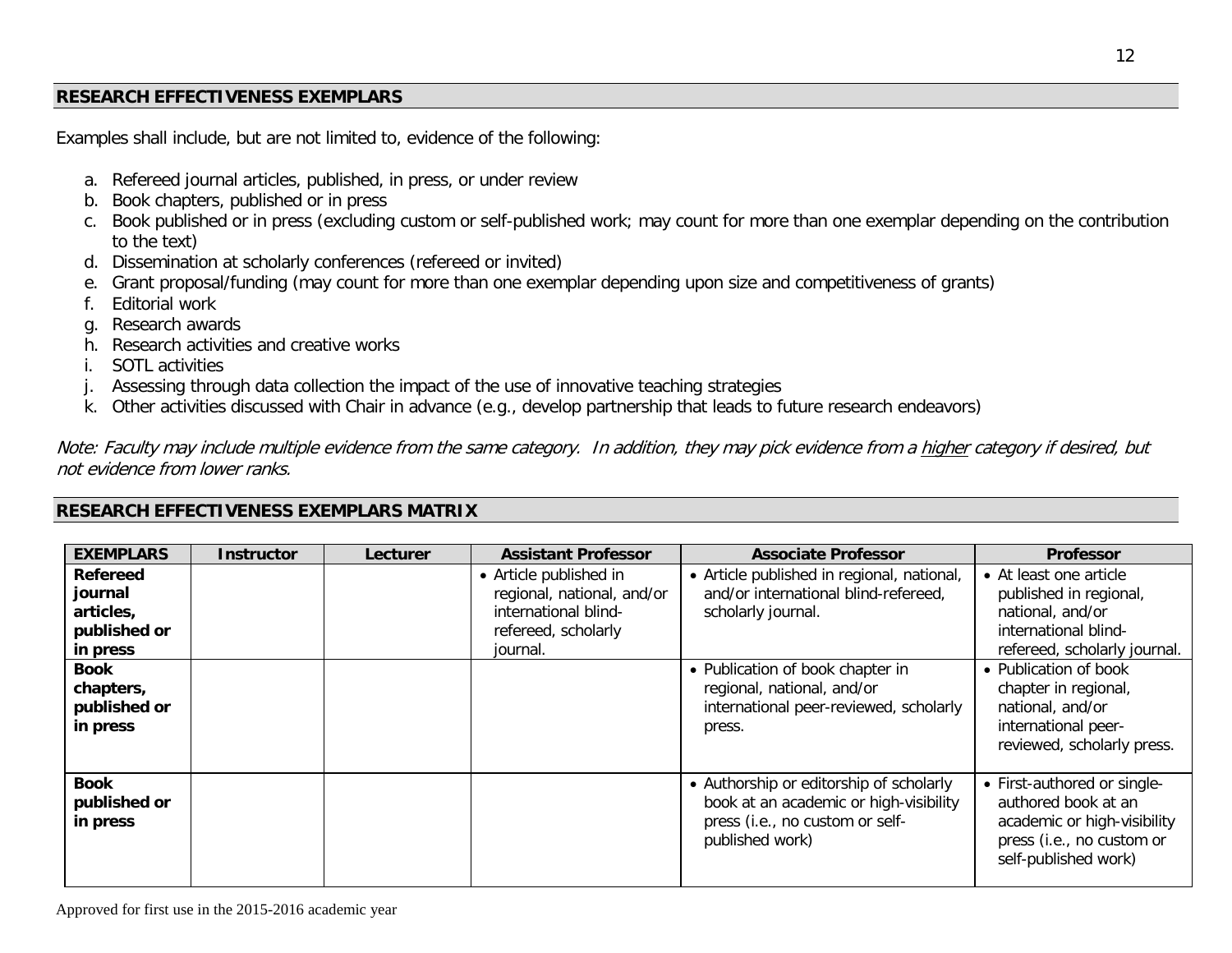| <b>EXEMPLARS</b>                                                                 | <b>Instructor</b>                                                                                | Lecturer                                                                                                                                                                                                                                                | <b>Assistant Professor</b>                                                                                                                                                                                                       | <b>Associate Professor</b>                                                                                                                                                                                                                                                                                                   | <b>Professor</b>                                                                                                                                                                                                                                                                                                                                                                                                             |
|----------------------------------------------------------------------------------|--------------------------------------------------------------------------------------------------|---------------------------------------------------------------------------------------------------------------------------------------------------------------------------------------------------------------------------------------------------------|----------------------------------------------------------------------------------------------------------------------------------------------------------------------------------------------------------------------------------|------------------------------------------------------------------------------------------------------------------------------------------------------------------------------------------------------------------------------------------------------------------------------------------------------------------------------|------------------------------------------------------------------------------------------------------------------------------------------------------------------------------------------------------------------------------------------------------------------------------------------------------------------------------------------------------------------------------------------------------------------------------|
| <b>Disseminatio</b><br>n at scholarly<br>conferences<br>(refereed or<br>invited) | • Attends<br>professional<br>conferences                                                         | • Attends<br>conferences with<br>research-related<br>sessions                                                                                                                                                                                           | · Disseminates research<br>findings through<br>presentations at national,<br>regional and/or state<br>meetings                                                                                                                   | • Disseminates findings from systematic<br>inquiry through presentations at state,<br>regional, national and/or international<br>conferences<br>. Presents with students at state,<br>regional, national or international<br>conferences                                                                                     | • Disseminates findings from<br>systematic inquiry through<br>presentations at state,<br>regional, national and/or<br>international conferences<br>• Presents with students at<br>state, regional, national or<br>international conferences                                                                                                                                                                                  |
| Grant<br>proposal/<br>funding                                                    |                                                                                                  | • Actively<br>participates with<br>others in<br>pursuing funding<br>for systematic<br>inquiry                                                                                                                                                           | • Pursues or receives<br>funding for systematic<br>inquiry                                                                                                                                                                       | • Submits a grant proposal as the<br>Principal Investigator (PI) or co-PI<br>• Receives extramural funding for<br>research                                                                                                                                                                                                   | · Submits an external grant<br>proposal as the Principal<br>Investigator (PI) or co-PI<br>• Receives extramural<br>funding for research                                                                                                                                                                                                                                                                                      |
| <b>Editorial</b><br>work                                                         |                                                                                                  |                                                                                                                                                                                                                                                         | • Serves as a reviewer or<br>member of an editorial<br>board for one or more<br>scholarly journals                                                                                                                               | • Serves as a guest editor of a journal<br>issue<br>• Serves as a reviewer or member of an<br>editorial board for one or more<br>scholarly journals                                                                                                                                                                          | • Serves as an editor of a<br>scholarly journal<br>• Serves as a guest editor of<br>a journal issue<br>• Serves as a reviewer or<br>member of an editorial<br>board for one or more<br>scholarly journals                                                                                                                                                                                                                    |
| <b>Research</b><br><b>Activities and</b><br>creative<br>works                    | · Uses research<br>and<br>educational<br>innovations to<br>enhance<br>curriculum and<br>teaching | • Uses research<br>and educational<br>innovations to<br>enhance<br>curriculum and<br>teaching<br>• Actively<br>participates in<br>research-related<br>activities<br>• Serves as an<br>educated<br>consumer of<br>findings from<br>systematic<br>inquiry | · Develop "products"<br>and/or other media, such<br>as websites, audio and<br>video recordings to<br>advance research in<br>education<br>• Uses research and<br>educational innovations to<br>enhance curriculum and<br>teaching | • Evaluates research findings for<br>application in curriculum or teaching<br>through publication<br>· Develop "products" and/or other<br>media, such as websites, audio and<br>video recordings to advance research<br>in education<br>• Uses research and educational<br>innovations to enhance curriculum<br>and teaching | • Mentors the professional<br>development of colleagues<br>and students in the<br>scholarship of teaching and<br>learning<br>• Evaluates research findings<br>for application in<br>curriculum or teaching<br>through publication<br>· Develop "products" and/or<br>other media, such as<br>websites, audio and video<br>recordings to advance<br>research in education<br>• Uses research and<br>educational innovations to |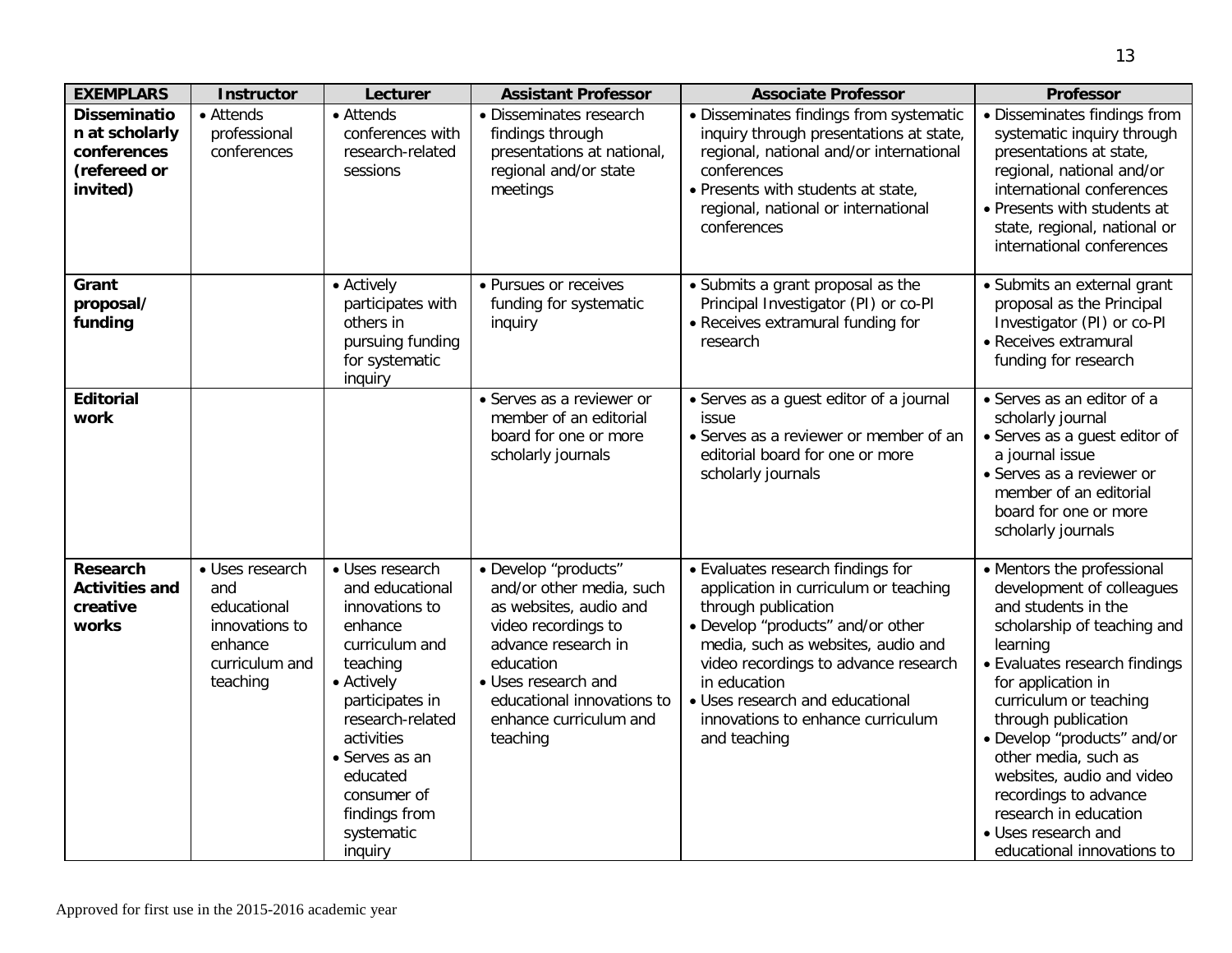| <b>EXEMPLARS</b>          | <b>Instructor</b>                                                                                                                                         | Lecturer                                                                                                                                               | <b>Assistant Professor</b>                                                                                                                    | <b>Associate Professor</b>                                                                                                              | <b>Professor</b>                                                                                                                           |
|---------------------------|-----------------------------------------------------------------------------------------------------------------------------------------------------------|--------------------------------------------------------------------------------------------------------------------------------------------------------|-----------------------------------------------------------------------------------------------------------------------------------------------|-----------------------------------------------------------------------------------------------------------------------------------------|--------------------------------------------------------------------------------------------------------------------------------------------|
|                           |                                                                                                                                                           |                                                                                                                                                        |                                                                                                                                               |                                                                                                                                         | enhance curriculum and<br>teaching                                                                                                         |
| <b>Research</b><br>awards |                                                                                                                                                           |                                                                                                                                                        | • Receive UCF, state,<br>regional, national or<br>international research<br>award                                                             | • Receive UCF, state, regional, national<br>or international research award                                                             | • Receive UCF, state,<br>regional, national or<br>international research<br>award                                                          |
| <b>Other</b>              | • Other research<br>activities that<br>are on the<br>annual<br>performance<br>goals and<br>approved by<br>the chair or as<br>(re)negotiated<br>with chair | • Other research<br>activities that are<br>on the annual<br>performance<br>goals and<br>approved by the<br>chair or as<br>(re)negotiated<br>with chair | • Other research activities<br>that are on the annual<br>performance goals and<br>approved by the chair or<br>as (re)negotiated with<br>chair | • Other research activities that are on<br>the annual performance goals and<br>approved by the chair or as<br>(re)negotiated with chair | • Other research activities<br>that are on the annual<br>performance goals and<br>approved by the chair or as<br>(re)negotiated with chair |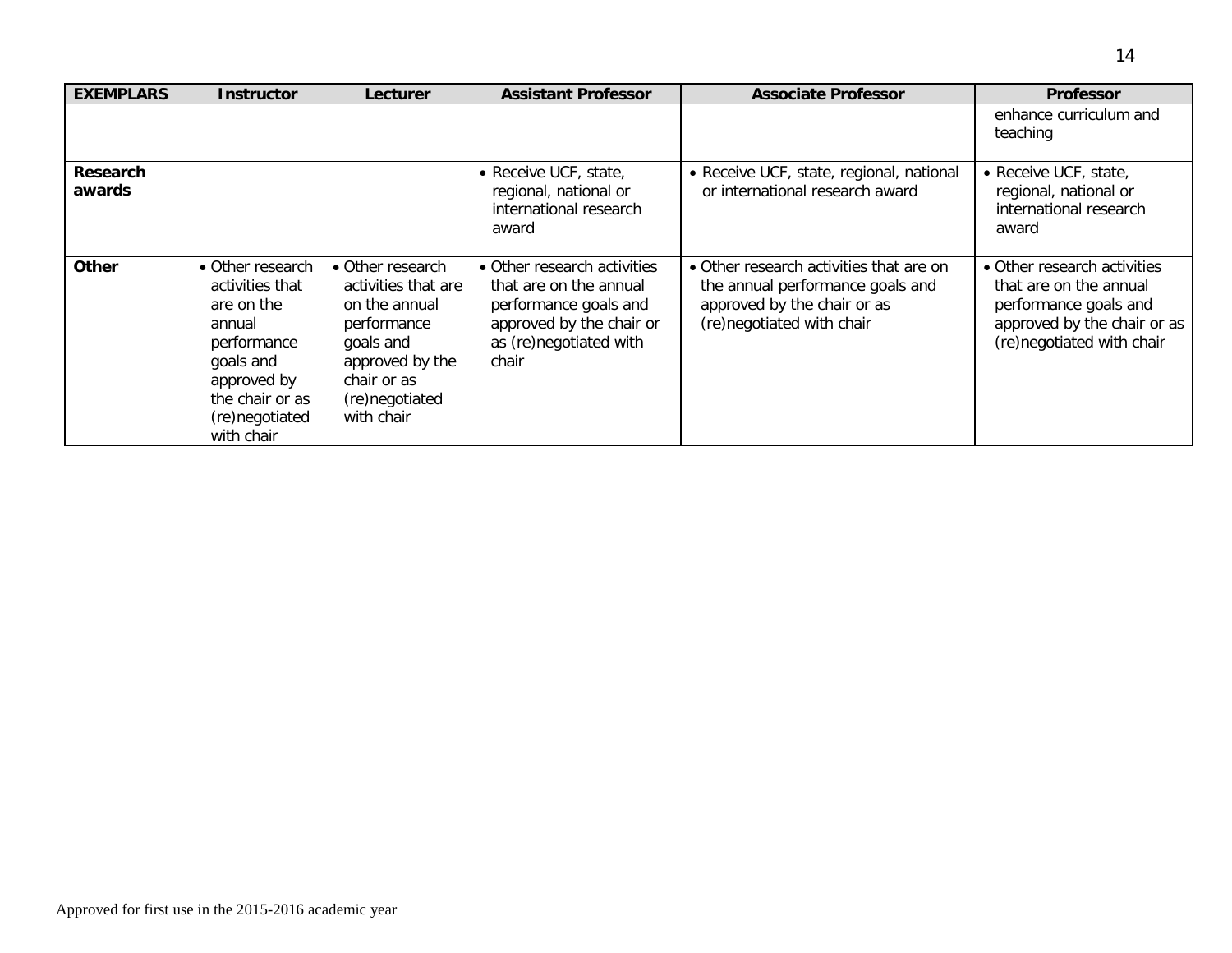# **PROFESSIONAL AND COMMUNITY SERVICE EFFECTIVENESS**

Professional and community service includes service to the University, the College of Education, and the Department of Educational and Human Sciences, as well as service to professional organizations, and to the community at the local, state, national, and international levels.

Evaluation in the area of Professional and Community Service will include a review of the service activities, recognition, and contributions that the faculty member makes to the university, college, department, profession, and local, state, regional, national, and international communities. Typically, paid consultations or other activities for which the faculty member receives payment should not be counted toward productivity in this area.

The following evaluation schema provides specific direction for the evaluation of faculty in the area of Professional and Community Service. Refer to "Professional and Community Exemplars" for specific examples by rank for those positions in which Service was an expected/required responsibility of the position.

## **IV. Other Assigned Duties (.05%)**

Other Assigned Duties, may include, but are not limited to, attending commencement ceremonies, advising, supervision of interns, academic administration or other position-specific activities that would be additional to or in place of regular duties (e.g., as described in the employee's position description or annual evaluation standards).

Revised Allocations of Duties Tenure-tenure earning- 70-20-5-5 Instructor/ Lecturer - 85-5-5-5

## **EVALUATION SCHEMA**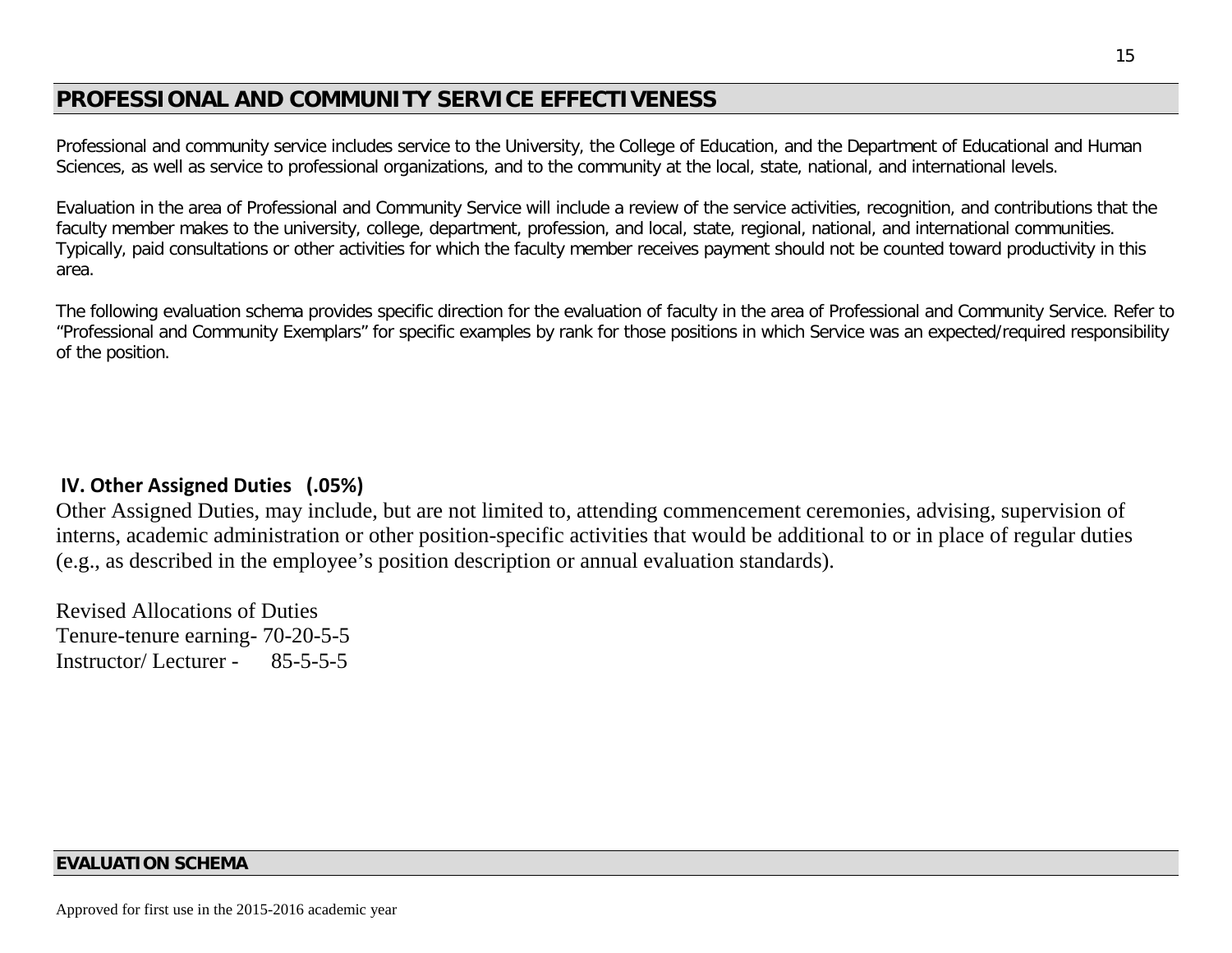### **TENURED AND TENURE-EARNING FACULTY**

#### **I. OUTSTANDING**

To achieve an **OUTSTANDING** in the area of Professional and Community Service, faculty must meet the standards to be considered **SATISFACTORY** during the evaluation period, and readily respond to the service needs of the University, the profession, and the community by engaging in at least three (3) of the service exemplars according to rank.

#### **II. ABOVE SATISFACTORY**

To achieve an **ABOVE SATISFACTORY** in the area of Professional and Community Service, faculty must meet the standards to be considered **SATISFACTORY** during the evaluation period, and readily respond to the service needs of the University, the profession, and the community by engaging in at least two (2) of the service exemplars according to rank.

#### **III. SATISFACTORY**

To achieve a **SATISFACTORY** in the area of Professional and Community Service, faculty must adequately meet the following standards during the evaluation period: (the following is repeated in the new category placed within the *In-Unit Faculty Assignment of Duties* form)

- Attend regular college and departmental meetings and retreats.
- Attend college and departmental functions (e.g., Recognition Breakfast and/or the College Graduation Ceremony) at least once a year, and
- Serve on a search committee (if requested)

In addition, faculty must readily respond to the service needs of the university, the profession, and the community by engaging in at least one (1) service exemplar according to rank.

#### **IV. CONDITIONAL**

To achieve a **CONDITIONAL** in the area of Professional and Community Service, faculty fail to meet the standards necessary to achieve a rating of **SATISFACTORY** during the evaluation period and do not respond to the needs of the university, the profession, and the community by engaging in service activities.

#### **V. UNSATISFACTORY**

To achieve an **UNSATISFACTORY** in the area of Professional and Community Service, faculty fail to meet the standards necessary to achieve a rating of **SATISFACTORY** across two or more evaluation periods, and do not respond to the needs of the university, the profession, and the community by engaging in service activities.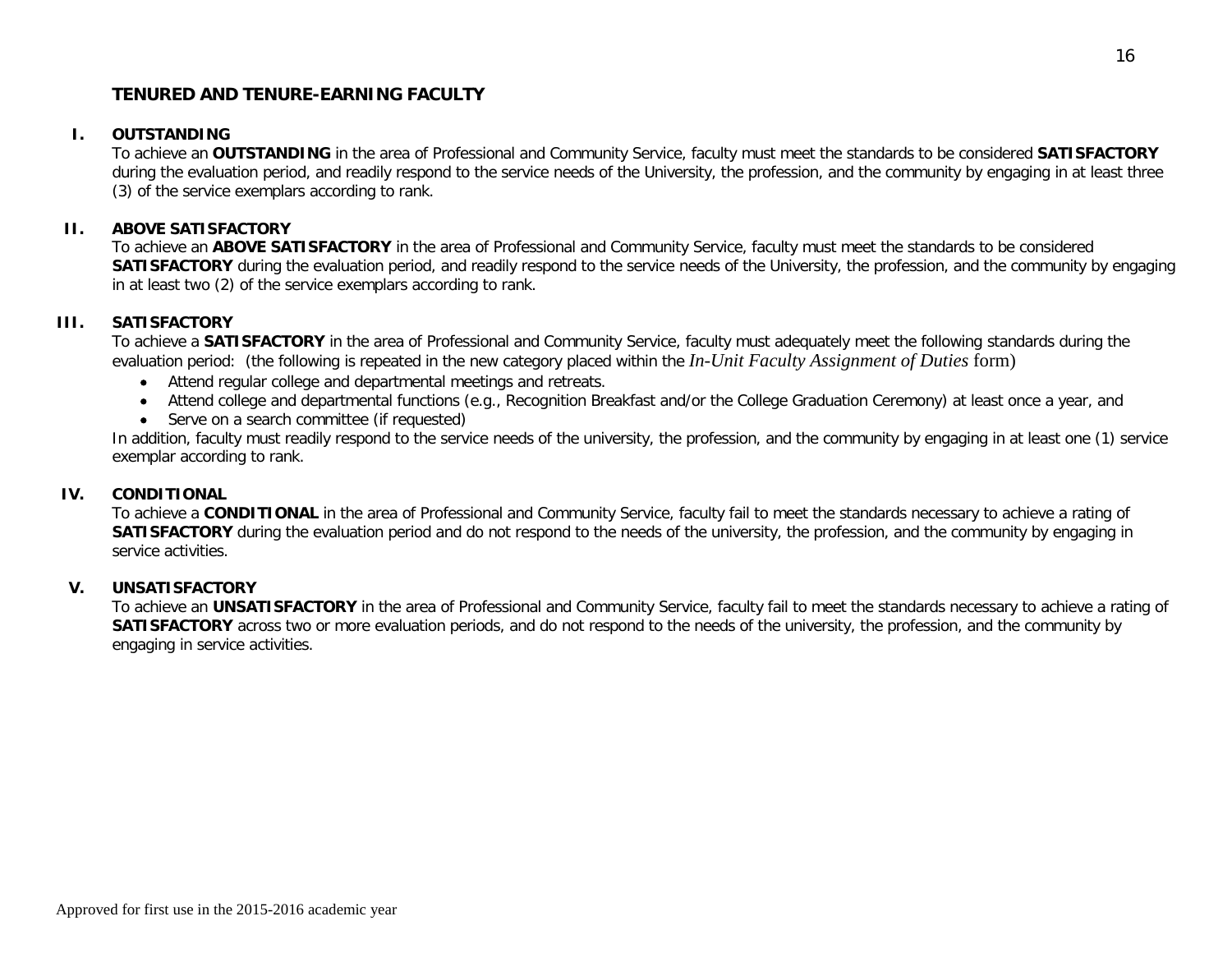### **NON-TENURE-EARNING FACULTY**

#### **I. OUTSTANDING**

To achieve an **OUTSTANDING** in the area of Professional and Community Service faculty must meet the standards to be considered **SATISFACTORY** during the evaluation period, and readily respond to the service needs of the University, the profession, and the community by engaging in at least two (2) service exemplars according to rank.

#### **II. ABOVE SATISFACTORY**

To achieve an **ABOVE SATISFACTORY** in the area of Professional and Community Service, faculty must meet the standards to be considered **SATISFACTORY** during the evaluation period, and readily respond to the service needs of the University, the profession, and the community by engaging in at least one (1) service exemplar according to rank.

- Attend regularly college and departmental meetings and retreats.
- Attend college and departmental functions (e.g., Recognition Breakfast and/or the College Graduation Ceremony) at least once a year, and
- Serve on search committee (if requested)

#### **III. SATISFACTORY**

To achieve a **SATISFACTORY** in the area of Professional and Community Service, faculty must adequately meet one (1) of the following standards during the evaluation period:

- Attend regularly college and departmental meetings and retreats. OR
- Attend college and departmental functions (e.g., Recognition Breakfast and/or the College Graduation Ceremony) at least once a year, OR
- Serve on search committee (if requested)

#### **IV. CONDITIONAL**

To achieve a **CONDITIONAL** in the area of Professional and Community Service, faculty fail to meet the standards necessary to achieve a rating of **SATISFACTORY**, but have responded to the needs of the university, the profession, and the community by engaging in service activities during the evaluation period.

#### **V. UNSATISFACTORY**

To achieve an **UNSATISFACTORY** in the area of Professional and Community Service, faculty fail to meet the standards necessary to achieve a rating of **SATISFACTORY** during the evaluation period, and do not respond to the needs of the university, the profession, and the community by engaging in service activities.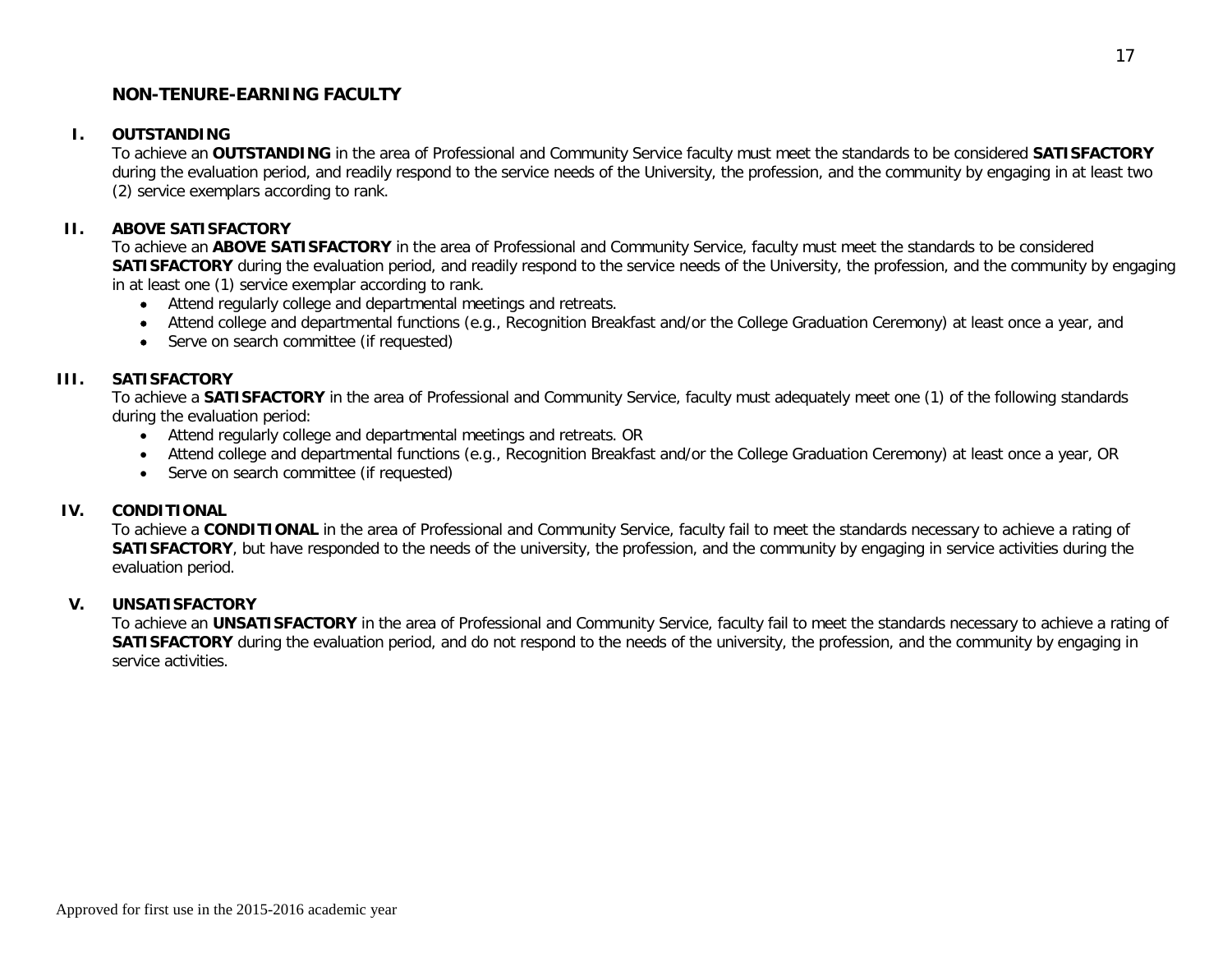## **PROFESSIONAL AND COMMUNITY SERVICE EFFECTIVENESS EXEMPLARS**

Examples shall include, but are not limited to, evidence of the following:

- a. Service to University/ College/ Department
- b. Service to Professional Organizations: State, National, and International
- c. Service to Community: School, Institution or Agency
- d. Other service activities discussed with Chair in advance

The evaluation process will include review of faculty documentation of Professional and Community service, including such evidence as brochures or programs identifying presentations and workshops; a description of committee activity (e.g., name of committee, number of meetings attended, role on and contribution to the committee); consultant reports or products; and a description of substantial contribution to the effective functioning of a degree program.

## **PROFESSIONAL AND COMMUNITY SERVICE EFFECTIVENESS EXEMPLARS MATRIX**

| Exemplar                                            | <b>Instructor</b>                                                                          | Lecturer                                                                                                  | <b>Assistant Professor</b>                                                                                                                                                                                                                                                                                                    | <b>Associate Professor</b>                                                                                                                                                                                                                                                                                                                                                                                                                                                                      | <b>Professor</b>                                                                                                                                                                                                                                                                                                                                                                                                                                                                                                                                                                                                          |
|-----------------------------------------------------|--------------------------------------------------------------------------------------------|-----------------------------------------------------------------------------------------------------------|-------------------------------------------------------------------------------------------------------------------------------------------------------------------------------------------------------------------------------------------------------------------------------------------------------------------------------|-------------------------------------------------------------------------------------------------------------------------------------------------------------------------------------------------------------------------------------------------------------------------------------------------------------------------------------------------------------------------------------------------------------------------------------------------------------------------------------------------|---------------------------------------------------------------------------------------------------------------------------------------------------------------------------------------------------------------------------------------------------------------------------------------------------------------------------------------------------------------------------------------------------------------------------------------------------------------------------------------------------------------------------------------------------------------------------------------------------------------------------|
| Service to<br>University/<br>College/<br>Department | • Active<br>involvement with<br>at least one<br>departmental<br>committee or<br>taskforce. | $\bullet$ Active<br>involvement with<br>one or more<br>departmental<br>committees<br>and/or<br>taskforces | • Actively participates in program,<br>department, college, and/or<br>university committees and/or<br>taskforces<br>• Actively participates in one or<br>more activities that promote the<br>professional development of<br>students, staff, and other<br>faculty<br>• Fosters diversity within the<br>university environment | • Actively involved in<br>department, college,<br>and/or university<br>committees and/or<br>taskforces<br>• Coordinator of or<br>participant in the program<br>area's Institutional<br>Effectiveness plan<br>• Actively participates in<br>activities that promote the<br>professional development<br>of students, staff, and<br>other faculty<br>• Fosters diversity within the<br>university environment<br>• Attracts outstanding<br>graduate students to<br>program related to<br>expertise | • Actively involved in governance<br>department, college, and/or<br>university committees and/or<br>taskforces<br>• Coordinator of or participant in<br>the program area's Institutional<br>Effectiveness plan<br>• Works to enhance national<br>reputation and visibility of the<br>institution<br>• Actively participates in activities<br>that promote the professional<br>development of students, staff,<br>and/or other faculty<br>• Assumes chair and/or serves on<br>one or more special review<br>groups, task forces and/or policy<br>making bodies<br>• Fosters diversity within the<br>university environment |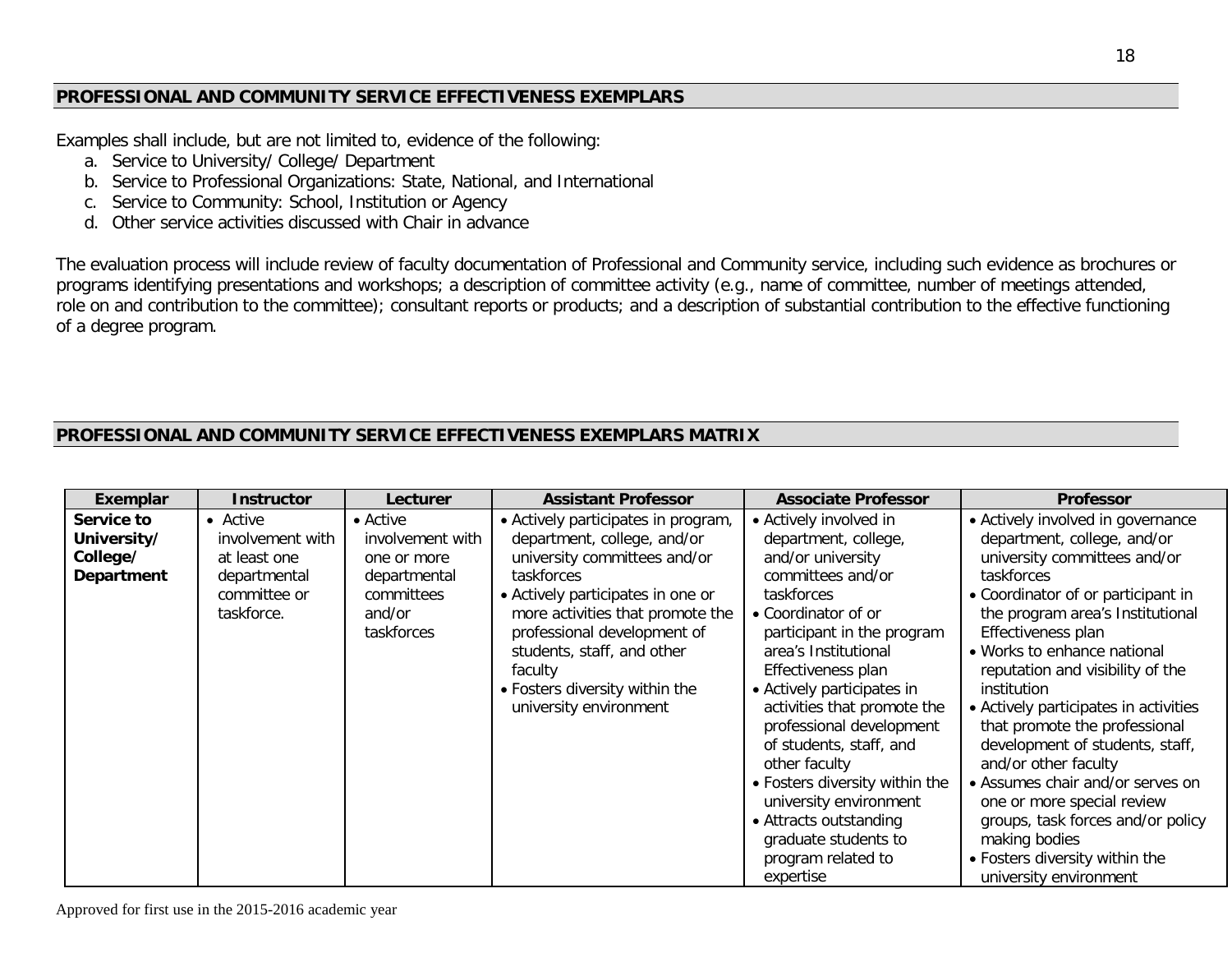| Exemplar                                                                                        | <b>Instructor</b>                                                   | Lecturer                                                 | <b>Assistant Professor</b>                                                                                                                                                                                                                                                                                                                                      | <b>Associate Professor</b>                                                                                                                                                                                                                                                                                                                                                                                                                                                                                                                                                                                                                         | <b>Professor</b>                                                                                                                                                                                                                                                                                                                                                                                                                                                                                                                                                                                                                                                                                                                                                                                                                                                                                                                                    |
|-------------------------------------------------------------------------------------------------|---------------------------------------------------------------------|----------------------------------------------------------|-----------------------------------------------------------------------------------------------------------------------------------------------------------------------------------------------------------------------------------------------------------------------------------------------------------------------------------------------------------------|----------------------------------------------------------------------------------------------------------------------------------------------------------------------------------------------------------------------------------------------------------------------------------------------------------------------------------------------------------------------------------------------------------------------------------------------------------------------------------------------------------------------------------------------------------------------------------------------------------------------------------------------------|-----------------------------------------------------------------------------------------------------------------------------------------------------------------------------------------------------------------------------------------------------------------------------------------------------------------------------------------------------------------------------------------------------------------------------------------------------------------------------------------------------------------------------------------------------------------------------------------------------------------------------------------------------------------------------------------------------------------------------------------------------------------------------------------------------------------------------------------------------------------------------------------------------------------------------------------------------|
|                                                                                                 |                                                                     |                                                          |                                                                                                                                                                                                                                                                                                                                                                 | • Serves as member of one<br>or more review committees                                                                                                                                                                                                                                                                                                                                                                                                                                                                                                                                                                                             | • Attracts outstanding graduate<br>students to program related to<br>expertise<br>• Demonstrates leadership in<br>recruitment and mentoring the<br>professional development of<br>students and/or faculty<br>• Serves as a mentor for the<br>professional development of<br>students and/or faculty                                                                                                                                                                                                                                                                                                                                                                                                                                                                                                                                                                                                                                                 |
| Service to<br>Professional<br>Organizations:<br>State,<br>National, and<br><b>International</b> | Member of<br>$\bullet$<br>professional/<br>service<br>organizations | • Member of<br>professional/<br>service<br>organizations | • Serves on one or more<br>committees and/or participates<br>in one or more activities of<br>professional organizations<br>• Presents at conferences or<br>programs for professional<br>organizations<br>• Actively participates in activities<br>of professional organizations<br>• Improves the program area<br>through attending workshops or<br>conferences | • Demonstrates leadership in<br>one or more professional<br>and service activities<br>• Serves on one or more<br>committees of professional<br>organizations at the state,<br>regional, national, and/or<br>international levels<br>• Presents at conferences or<br>programs for professional<br>organizations<br>• Organizes one or more<br>workshops/continuing<br>education programs for<br>professional growth<br>• Serves on one or more<br>committees of professional<br>organizations at the state,<br>regional and national levels<br>• Provides keynote address<br>at professional meetings at<br>local, regional or national<br>meetings | • Evaluates materials of persons<br>from other universities for<br>purposes of promotion/tenure<br>Demonstrates leadership in<br>professional and service activities<br>• Contributes expertise to<br>professional groups and/or peers<br>through consultation, mentoring<br>and/or practice<br>• Demonstrates leadership in one<br>or more professional and service<br>activities<br>• Serves on one or more<br>committees of professional<br>organizations at the state,<br>regional, national, and/or<br>international levels<br>• Presents at conferences or<br>programs for professional<br>organizations<br>• Organizes one or more<br>workshops/continuing education<br>programs for professional growth<br>• Serves on one or more<br>committees of professional<br>organizations at the state,<br>regional and national levels<br>· Provides keynote address at<br>professional meetings at regional,<br>national, or international levels |